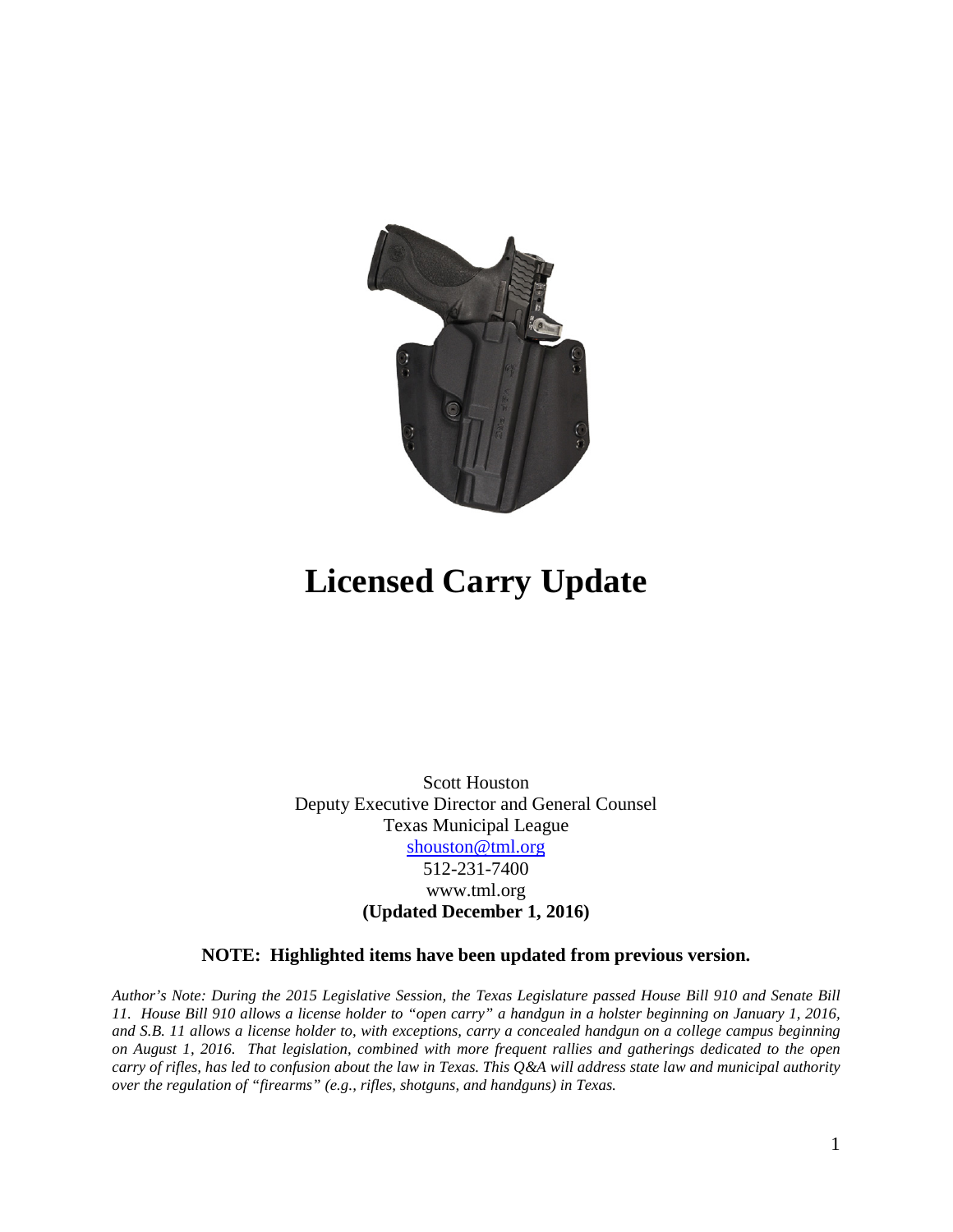# **Table of Contents**

| Page                                                                                                |
|-----------------------------------------------------------------------------------------------------|
|                                                                                                     |
|                                                                                                     |
| How has the statutory prohibition against carrying a firearm onto the premises of a court or court  |
| Is a person allowed by state law to carry a concealed handgun on college campuses? 10               |
|                                                                                                     |
|                                                                                                     |
|                                                                                                     |
|                                                                                                     |
| In what places is a person allowed by state law to concealed carry a firearm? 12                    |
|                                                                                                     |
|                                                                                                     |
|                                                                                                     |
|                                                                                                     |
|                                                                                                     |
|                                                                                                     |
| In what ways does state law expressly <i>preempt</i> a city from regulating firearms? 15            |
| In what ways does state law expressly <i>authorize</i> a city to regulate firearms? 16              |
| In what additional ways does state law expressly <i>prohibit</i> city regulation of firearms? 17    |
|                                                                                                     |
|                                                                                                     |
|                                                                                                     |
|                                                                                                     |
| What federal law governs a police officer's authority to question a person who is legally carrying  |
| Are there specific rules relating to whether a police officer can question or disarm a person who   |
| Can a police officer arrest or disarm a person who is legally carrying a long gun (e.g., a rifle or |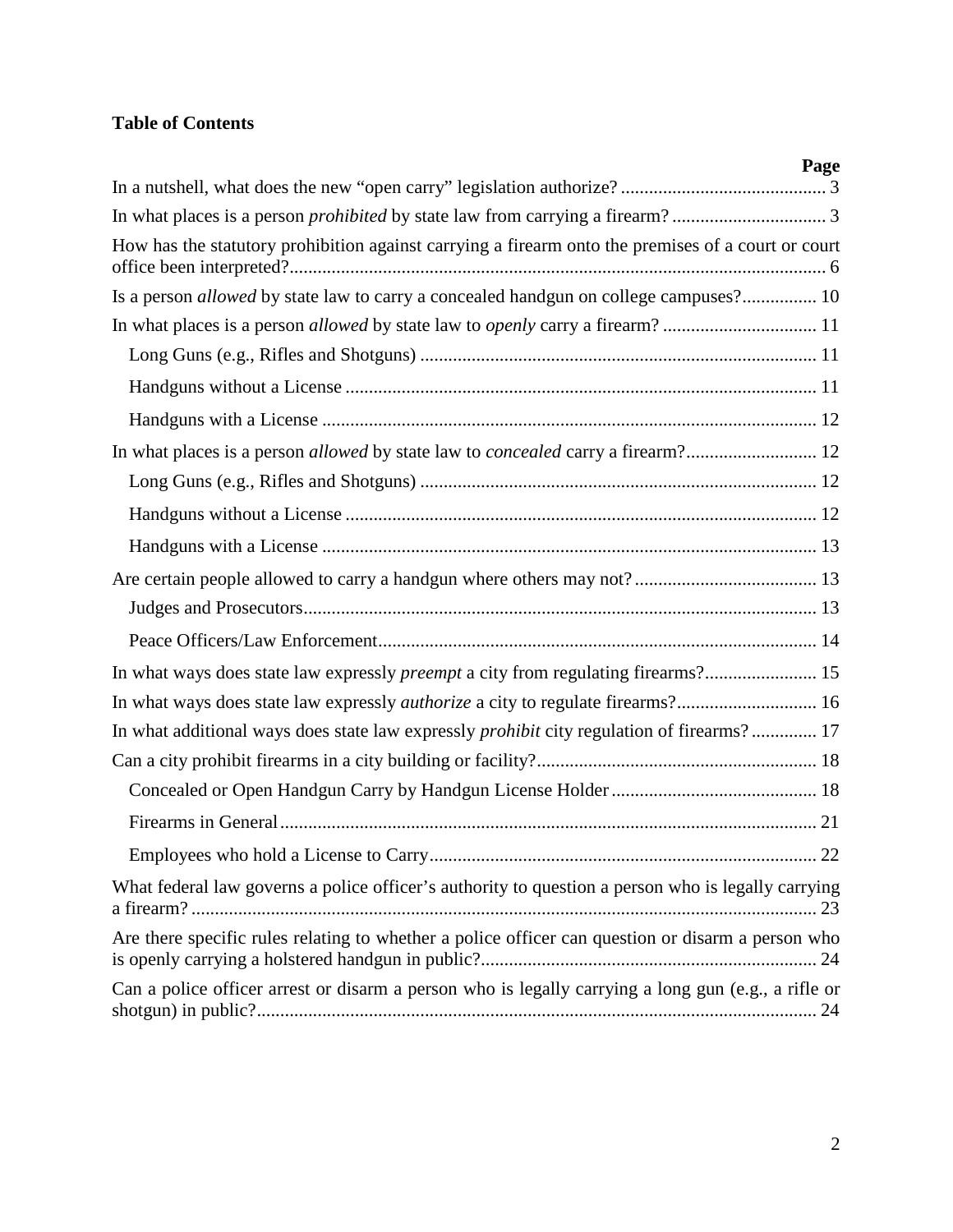#### <span id="page-2-0"></span>**In a nutshell, what does the new "open carry" legislation authorize?**

House Bill 910, which became effective on January 1, 2016, modifies the prior law relating to concealed handgun licenses. The bill eliminates the concealed/open carry distinction, and it creates a "license to carry a handgun." *See generally* TEX. GOV'T CODE Chapter 411, Subchapter H.

Beginning on January 1, 2016, H.B. 910 allows a person with a current concealed handgun license, or a person who obtains the new "license to carry a handgun," to carry a handgun in a concealed manner or openly in a belt or shoulder holster. The rules related to where and when a license holder may openly carry are essentially identical to where and when a concealed handgun license holder could carry under prior law. Of course, those rules remain complicated.

Some distinctions between concealed and open carry exist, especially related to legal notices and college campuses. Those are explained below. In addition to the existing training criteria, the new license to carry a handgun class must include training on the use of restraint holsters and methods to ensure the secure carrying of openly carried handguns. *Id*. at § 411.188(b) & (g).

Another new law, S.B. 11, allows "concealed campus carry" by a license holder beginning on August 1, 2016. That bill does *not* allow open campus carry. It is discussed in detail below.

#### <span id="page-2-1"></span>**In what places is a person** *prohibited* **by state law from carrying a firearm?**

State law prohibits the carrying of certain types of firearms in certain places. A "firearm" generally means any device designed, made, or adapted to expel a projectile through a barrel by using the energy generated by an explosion or burning substance or any device readily convertible to that use. TEX. PENAL CODE  $\S$  46.01(a)(3). A "handgun" is a subset of a firearm and means any firearm that is designed, made, or adapted to be fired with one hand. *Id.* § 46.01(a)(5).

A person commits a third degree felony if the person intentionally, knowingly, or recklessly possesses or goes with *any* firearm:

1. on the physical premises of a school or educational institution, any grounds or building on which an activity sponsored by a school or educational institution is being conducted, or a passenger transportation vehicle of a school or educational institution, whether the school or educational institution is public or private, unless pursuant to written regulations or written authorization of the institution.

Note: The attorney general has concluded that this provision "prohibits handguns from places on which a school-sponsored activity is occurring, which places can include grounds otherwise excluded from the definition of 'premises' such as public or private driveways, streets, sidewalks or walkways, parking lots, parking garages, or other parking areas." Tex. Att'y Gen. Op. No. KP-0050. It is very common for city facilities to host activities sponsored by a school or education institution. During that time, no person may come onto the "grounds" of the facility, and no signage is required. Some cities may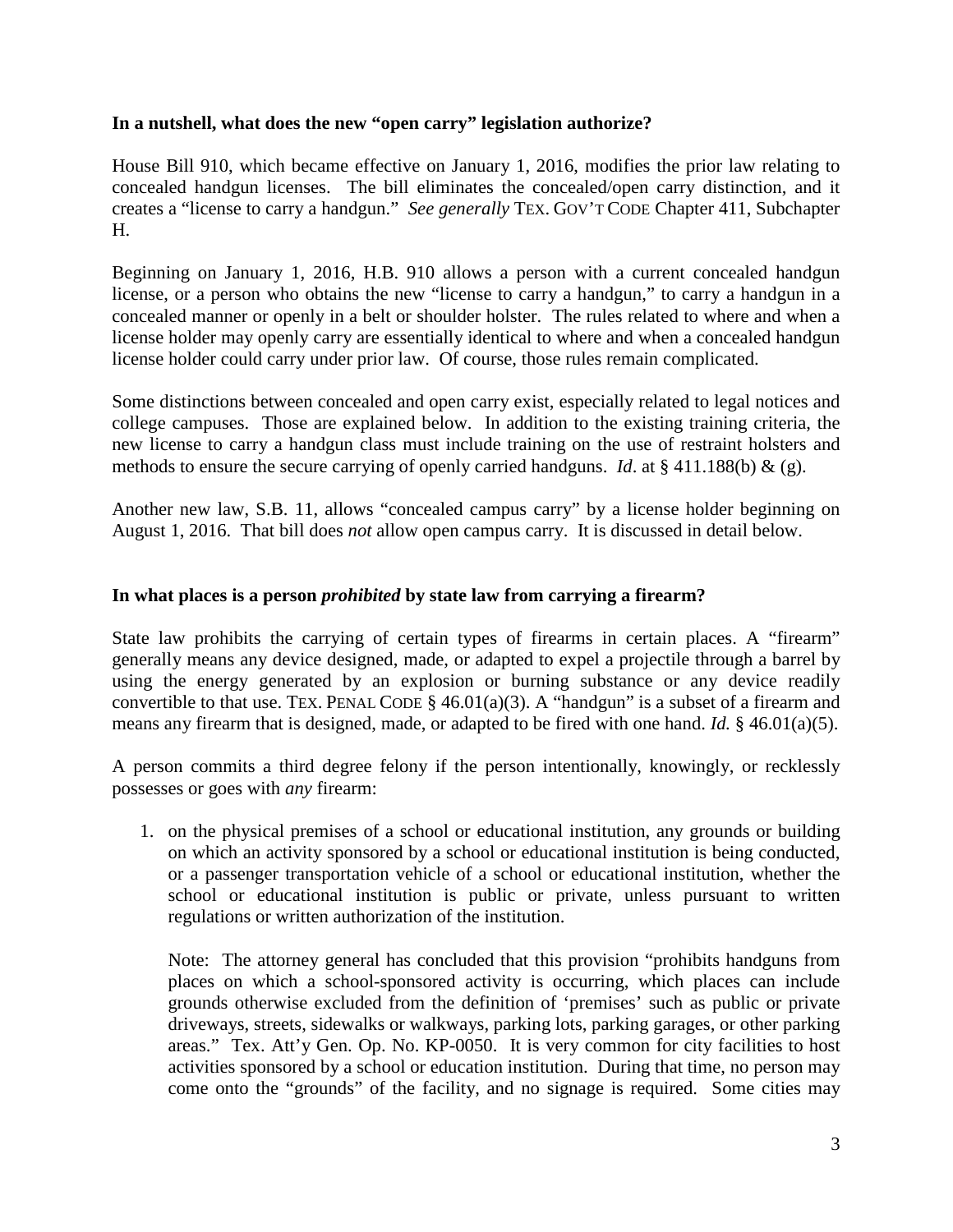decide to post signage to assist license holders in determining where they may legally carry.

Additional Note: Beginning August 1, 2016, a "campus concealed carry exception" will apply to this provision that will allow a license holder to carry a concealed handgun on the premises of an institution of higher education [other than the premises of a junior college, on which concealed carry will not go into effect until August 1, 2017] or private or independent institution of higher education, on any grounds or building on which an activity sponsored by the institution is being conducted, or in a passenger transportation vehicle of the institution, subject to rules of the institution. (In July of 2016, three UT professors [sued to enjoin the law.](http://trib.it/29zpmjO) In August the court [rejected that challenge.](file://TML-DC01/USERS/Scott/SNH/memos%20&%20papers%20&%20Q&As/q%20and%20as/firearms/2016%20continued%20updates/Order%20Denying%20MPI));

- 2. on the premises ("premises" generally means a building or a portion of a building, but not including any public or private driveway, street, sidewalk or walkway, parking lot, parking garage, or other parking area) of a polling place on the day of an election or while early voting is in progress;
- 3. on the premises of any government court or offices utilized by the court, unless pursuant to written regulations or written authorization of the court (Note: Attorney general opinions KP-0047 and KP-0049 further confuse interpretations of this provisions – see next question for details.);
- 4. on the premises of a racetrack;
- 5. in or into a secured area of an airport (i.e., an area of an airport terminal building to which access is controlled by the inspection of persons and property under federal law)(Note: A new defense to this offense was added in 2015 by H.B. 554, and is effective on September 1, 2015. The defense essentially says that a license holder who makes a mistake at security by forgetting that he possesses a handgun can leave upon notice); or
- 6. within 1,000 feet of premises the location of which is designated by the Texas Department of Criminal Justice as a place of execution on a day that a sentence of death is set to be imposed on the designated premises and the person received notice that doing so is prohibited (unless the person is on a public road and going to or from his home or business).

*Id.* § 46.03. The exclusions above, with the exception of the "campus concealed carry exception" in (1), apply to the carrying of a firearm by any person, *regardless of whether the person holds a license to carry a handgun*. *Id*. § 46.03(f).

Handgun license holders are subject to a number of further restrictions relating to the concealed or open carrying of a handgun. For example, a license holder may not concealed or open carry a handgun:

1. if the license holder is given written notice by a "51 percent sign" as defined in Gov't Code Section 411.204(c), on the premises of a business that is licensed by the Texas Alcoholic Beverage Commission and that derives 51 percent or more of its business from the on-premises sale of alcohol. (Note that some city facilities, such as convention centers, could conceivably meet this threshold.);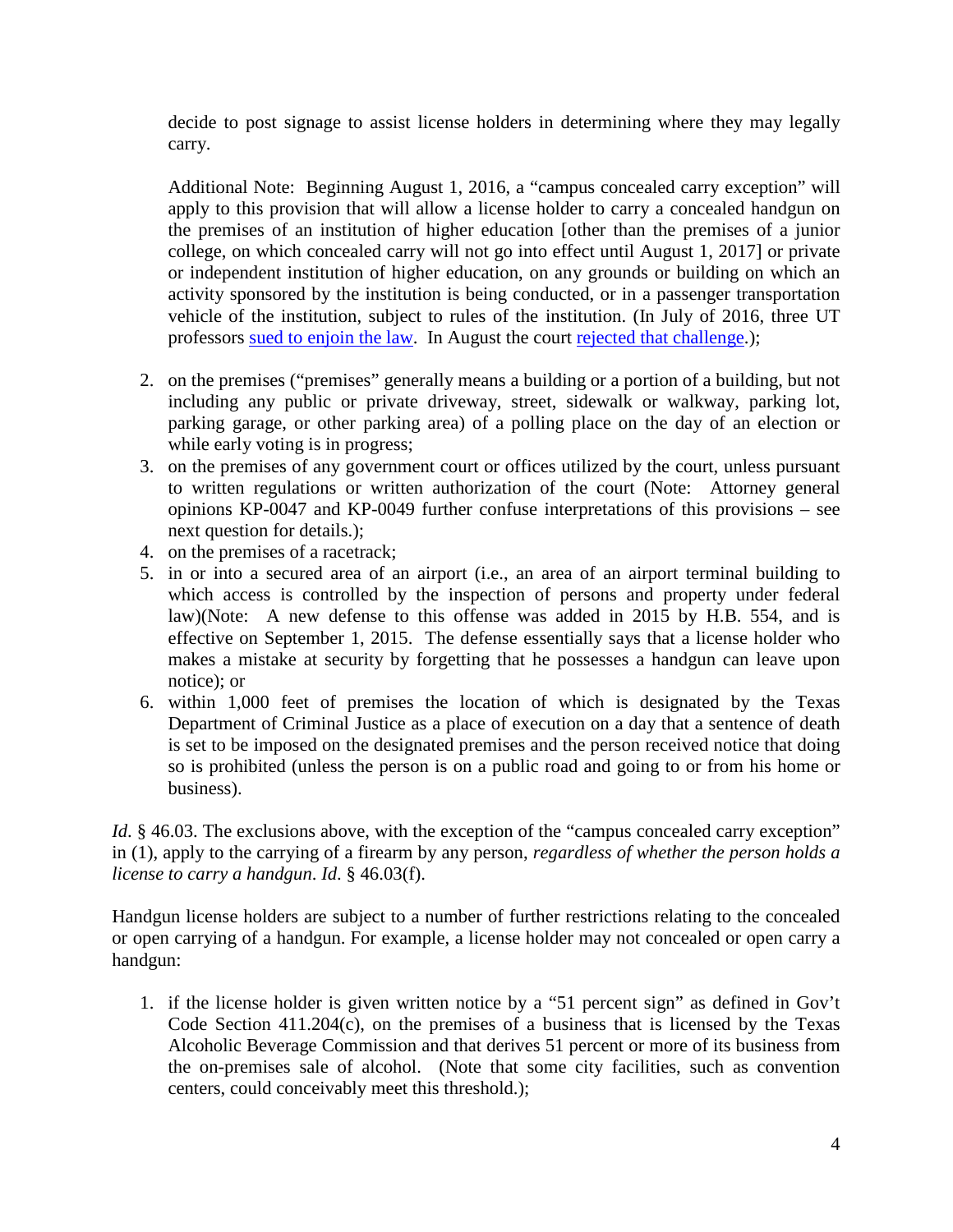- 2. on the premises where a high school, collegiate, or professional sporting event is taking place, unless the handgun is used for the event (Note: Open carry is prohibited on collegiate premises, but S.B. 11 (2015) authorizes concealed carry beginning August 1, 2016, subject to rules of the institution. Because of that, concealed carry on the premises of a collegiate sporting event generally appears to be allowed after that date unless Section 30.06 notice is given that it is prohibited.);
- 3. on the premises of a correctional facility;
- 4. if the license holder is given written notice pursuant to Penal Code Section 30.06 and/or 30.07 that carrying is prohibited, on the premises of a state-licensed hospital or nursing home, unless the administration has granted written permission to the license holder;
- 5. if the license holder is given written notice pursuant to Penal Code Section 30.06 and/or 30.07 that carrying is prohibited, in certain amusement parks (Note: Section 46.035(f) very narrowly defines amusement park, and it likely that only a few "six flags"-type parks would meet the definition.);
- 6. if the license holder is given written notice pursuant to Penal Code Section 30.06 and/or 30.07 that carrying is prohibited, on the premises of a church, synagogue, or other established place of religious worship;
- 7. anytime the handgun is not in a belt or shoulder holster, concealed;
- 8. if the license holder is intoxicated;
- 9. if the license holder is given written notice pursuant to Penal Code Section 30.06 and/or 30.07 that carrying is prohibited, into any meeting of a governmental entity that is subject to the Open Meetings Act; or
- 10. on the premises of employment if prohibited by the license holder's employer (including a city), but an employee may generally leave a handgun in a private, locked car in parking lot.

*Id*. § 46.035(a), (b)(1), (b)(2), (b)(3), (b)(4), (b)(5), (b)(6); (c); (d); TEX. GOV'T CODE § 411.203; TEX. LABOR CODE § 52.061 et seq.

Note: The language in the required sign to provide notice that concealed carrying is not allowed *has been changed*, which means any old "30.06" signs must be replaced, and a new provision relating to open carry notice has been added:

- Texas Penal Code § 30.06(c)(3)(A) requires that the sign prohibiting concealed carry contain language *identical to the following*: "Pursuant to Section 30.06, Penal Code (trespass by license holder with a concealed handgun), a person licensed under Subchapter H, Chapter 411, Government Code (handgun licensing law), may not enter this property with a concealed handgun".
- Texas Penal Code § 30.07(c)(3)(A) requires that the sign prohibiting open carry contain language *identical to the following*: "Pursuant to Section 30.07, Penal Code (trespass by license holder with an openly carried handgun), a person licensed under Subchapter H, Chapter 411, Government Code (handgun licensing law), may not enter this property with a handgun that is carried openly".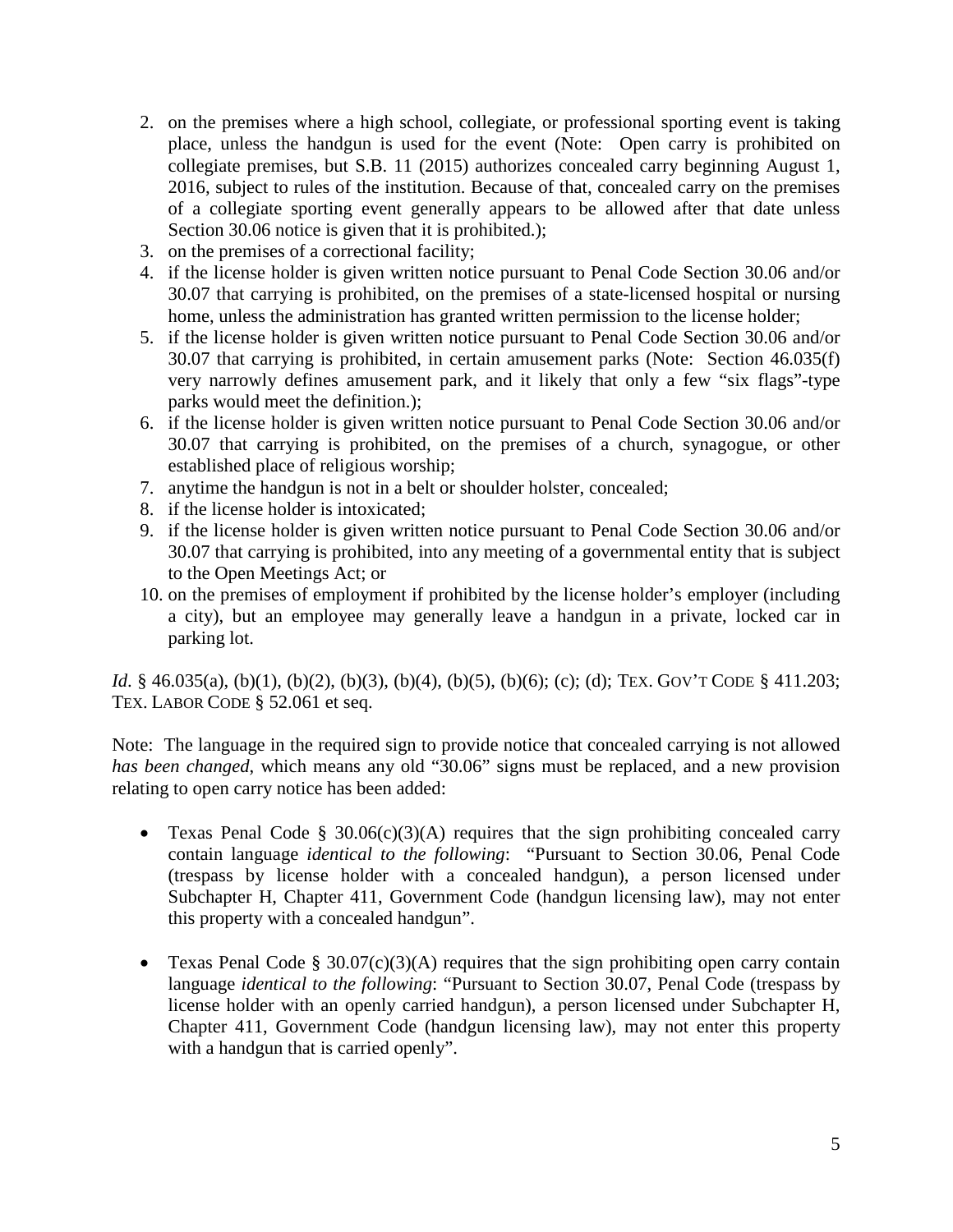The signs must include the *exact* language above in *both English and Spanish,* be printed in contrasting colors with block letters *at least one inch in height*, and be displayed *in a conspicuous manner clearly visible to the public*. (Section 30.07 adds the words "at each entrance to the property," which adds some confusion to where that sign should be posted, especially in relation to the optional "meeting room prohibition" for cities – the current consensus appears to be that both signs should be posted at the entrance to the meeting room itself.)

As one would expect, judges, peace officers, prosecutors, certain security guards commissioned by the Texas Board of Private Investigators and Private Security Agencies, members of the armed forces, corrections officers, and officers of a court are exempt in certain circumstances. *Id.* § 46.03(b) & (h); § 46.15. Some of those exemptions are discussed in more detail below – see "Are certain people allowed to carry a handgun where others may not?". In addition, a person convicted of a felony or a family violence offense is prohibited from possessing a firearm, with some limited exceptions. *Id.* § 46.02.

It is illegal to possess, manufacture, transport, repair or sell a machine gun ("any firearm that is capable of shooting more than two shots automatically, without manual reloading, by a single function of the trigger") or short-barreled gun ("a rifle with a barrel length of less than 16 inches or a shotgun with a barrel length of less than 18 inches, or any weapon made from a shotgun or rifle if, as altered, it has an overall length of less than 26 inches"), unless federally registered under the National Firearms Protection Act. *Id.* § 46.01(10).

# <span id="page-5-0"></span>**How has the statutory prohibition against carrying a firearm onto the premises of a court or court office been interpreted?**

Two recent attorney general opinions called into question Texas city attorneys' previous understanding of where firearms can be carried in and around city courts. Attorney general opinion requests RQ-0040-KP (July 24, 2015) and RQ-0051-KP (September 9, 2015) asked numerous questions about the statutory prohibition against carry a firearm onto the premises of any government court or office utilized by the provision. The opinions appear to simply further confuse the issues. A discussion of each, along with an explanation of their practical effects, follows.

• Tex. Att'y Gen. Op. No. KP-0047 (2015) concludes that a person is prohibited from carrying a firearm only into the *room* that actually houses a court or court office. That opinion is contrary to what the League and most other attorneys have been advising for years under the concealed carry law. The previous advice was that a person is prohibited from carrying a firearm into the *entire building* that houses a court or court office.

Most governmental entities took that position because of the confusing nature of the law. In other words, because it wasn't (and still isn't) exactly clear into what "portion" of a building a licensee can carry, the licensee could (and still can) inadvertently commit a third degree felony for going to the wrong portion of the building.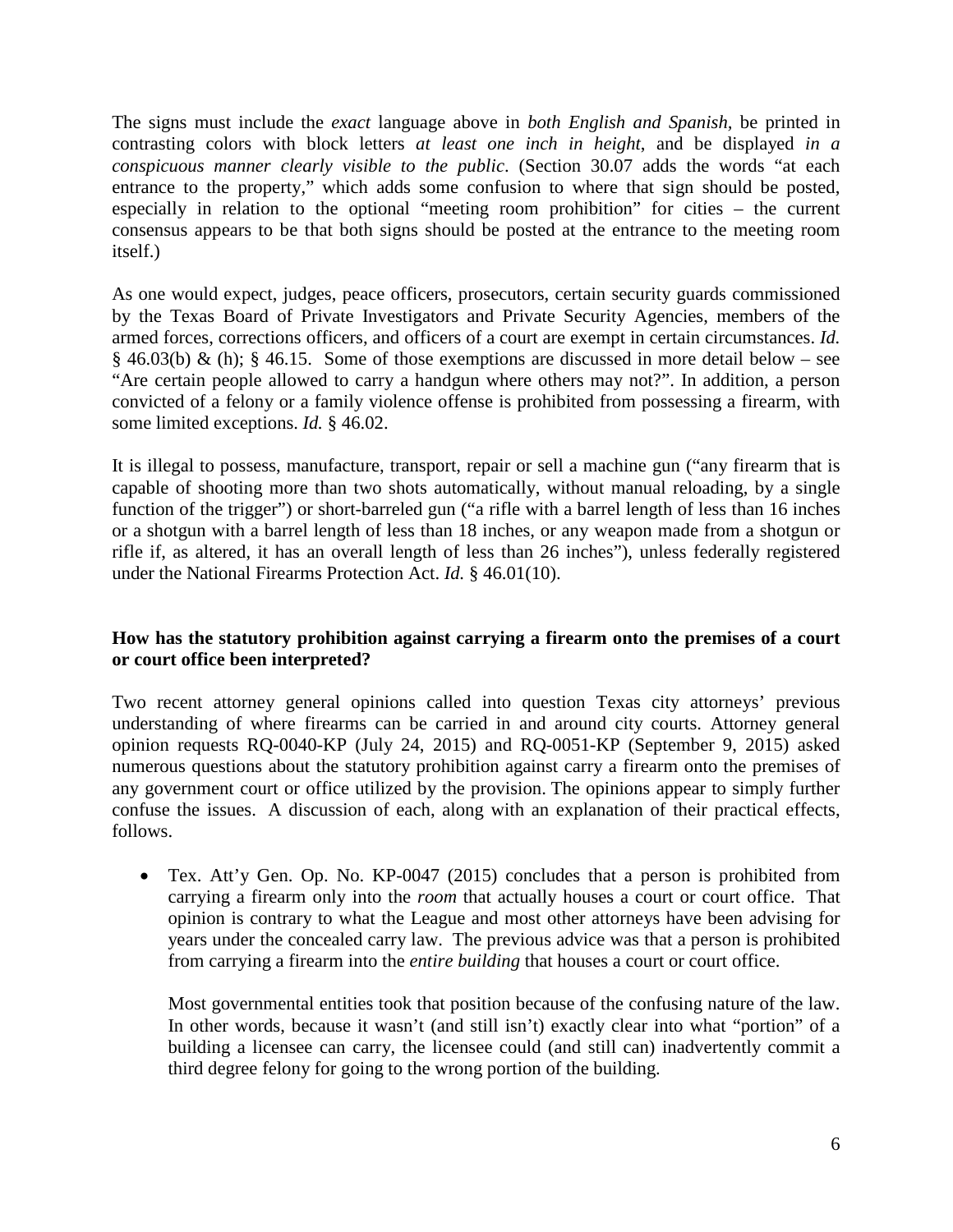The opinion states that "[w]hile we can't be sure what the outside limits of the prohibition are, it is clear that 'the legislature intended to prohibit concealed handguns from the rooms that house government courts and offices central to the business of the courts....in order to provide clarity, we construe subsection  $46.03(a)(3)$  to encompass only government courtrooms and those offices essential to the operation of the government court."

The opinion further states that "[w]e routinely acknowledge that decisions like this are for the governmental entity in the first instance, subject to judicial review. Accordingly, the responsible authority that would notify license holders of their inability to carry on the respective premises must make the determination of which government courtrooms and offices are essential to the operation of the government court."

In the past, it seemed clear that a license holder couldn't go into the court building. That interpretation provided certainty. Contrary to the "would notify license holders" quote above, the court or court office prohibition *does not require signage*. Thus, the opinions actually shift the risk of compliance onto the license holder to know where he can carry.

In the wake of KP-0047, some local governments are calling foul. For example, the Texas District and County Attorneys Association and the Texas Conference of Urban Counties have both questioned the conclusions of the attorney general's office.

Whether a city official agrees or disagrees with the conclusions in the opinions, it seems safe to say that many are having trouble deciding how to deal with them. The CUC's advice to its county members is that the opinions are:

not consistent with the plain language found in Texas statutes, nor the very clear evidence of legislative intent…[t]he question of whether "premises of a court" means only a courtroom should be a question of law to be decided by the trial judge in the first instance, subject to appeal. Interestingly, as of this writing, the judges of the Texas Supreme Court and the Texas Court of Criminal Appeals have not permitted any weapons to be brought into the Supreme Court building.

TDCAA's advice is slightly more tempered, but comes to a similar conclusion. Again, regardless of one's opinion on where guns should be allowed, it's tough to properly interpret the courts prohibition. As mentioned above, the attorney general's opinions actually shift the risk of compliance onto the license holder to know where he or she can carry.

One possible option a city could use to address the confusion is to adopt a resolution making findings as to which of its room(s), portion(s) of building(s), or buildings are offlimits based on the court exception. An example is available at www.tml.org, under Legal Topics, Public Safety, but no city should do so without first consulting with local legal counsel.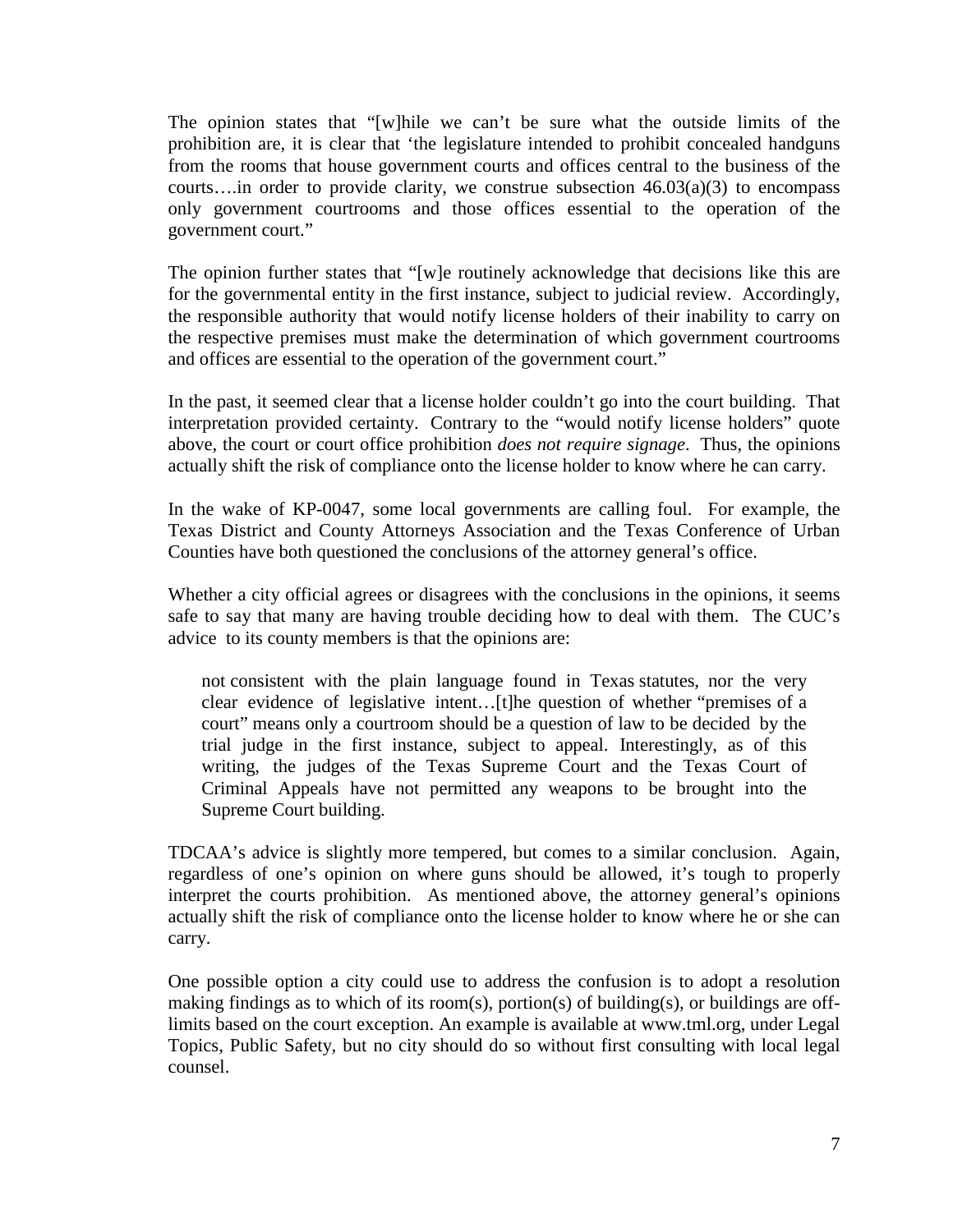• Tex. Att'y Gen. Op. No. KP-0049 (2015) interprets the provisions of S.B. 273, a bill that passed in 2015. The bill provides that – among other things – the attorney general can sue a state agency or a political subdivision that improperly posts a 30.06 notice.

As written, the bill applies only to a concealed handgun sign under Texas Penal Code Section 30.06. However, the opinion seems to incorrectly expand the attorney general's authority under the bill to include any sign, including a signs pertaining to carry prohibitions that automatically apply (e.g., the court prohibition discussed above). The opinion also expands the attorney general's authority to investigate *oral* notice that carry is prohibited.

If a city chooses to comply with the second opinion, and doing so may be wise given the possible fines under the new legislation, it should be noted that improper carrying near a court could still be a crime regardless of signage. The decision to prosecute that felony offense is made by county and district attorneys, not by city officials.

What are the practical effects of the opinions above? Some possible scenarios are these:

- **City (based on advice from city attorney) takes no action:** According to the opinions, a license holder can carry a handgun into any city facility, but may not carry into an actual room that houses a court or court office. No signage is necessary. However, some cities may deem it appropriate to post a sign of some type notifying the license holder that a room houses a court or court office.
- **City (based on advice from city attorney) takes position that a license holder may not enter a certain portion of the building that houses a court or court office:** No signage is necessary. However, some cities may deem it appropriate to post a sign of some type notifying the license holder that the portion of the building houses a court or court office. The attorney general's office claims that it has enforcement authority over the location of the city's signs and any verbal statements made by city employees to a license holder.
- **City (based on advice from city attorney) takes position that a license holder may not enter the building that houses a court or court office**: Again, no signage is necessary. However, some cities may deem it appropriate to post a sign of some type notifying the license holder that the building houses a court or court office. The attorney general claims that he has enforcement authority over the location of the city's signs and any verbal statements made by city employees to a license holder.

What would the signs mentioned in the bullet points above look like? Some would argue that they should be the 30.06 and 30.07 "criminal trespass by license holder" signs mentioned in a previous question. Others would argue that a sign stating that the building, portion of a building, or room houses a court or court office is sufficient. Still others might say that the Penal Code section prohibiting carry into those places should be mentioned: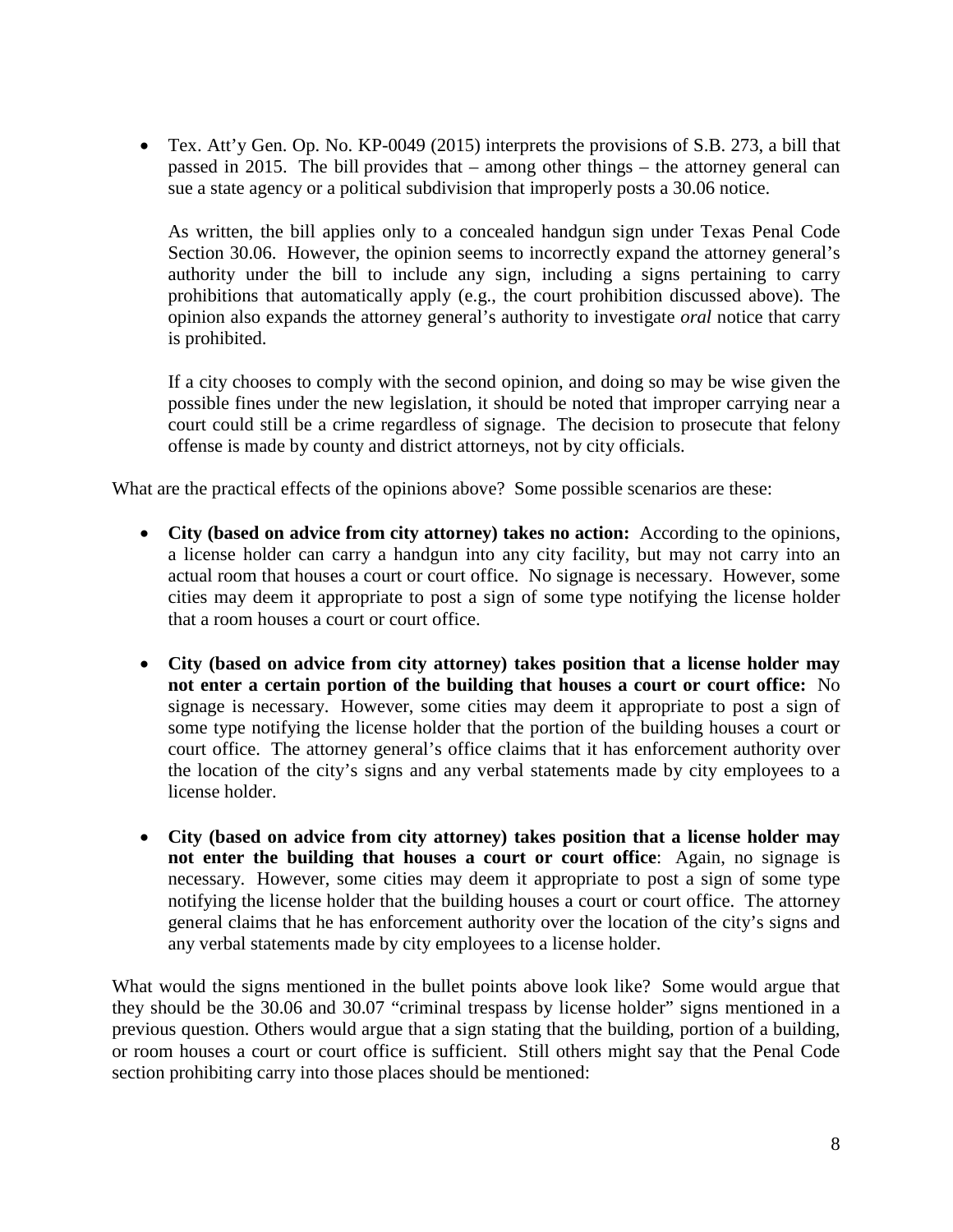This building houses courts and court offices. All weapons are prohibited pursuant to Penal Code Section 46.03(a)(3). An offense under that section is a third degree felony.

The above analysis relates only to courts and court offices, but it might also be relevant to the prohibition against carrying on the premises of a polling place during early voting or on election day.

These opinions did little more than further confuse an already complicated issue. Until this issue is decided by the courts, cities are advised to work closely with their local legal counsel before posting or removing any signs regarding courts and city buildings. A number of cities will have a different interpretation of the law than the attorney general.

More recently, Waller County, located northwest of Houston, has filed a [lawsuit](http://www.tml.org/p/Declaratory%20Judgment%20with%20Exhibit_Waller%20County%20v%20Terry%20Holcomb%20Sr.pdf) to find out the answer. On November 28, a district judge in Waller County issued an [order](http://www.tml.org/p/ORDER%20ON%20PLAINTIFF) in the case of *Waller County v. Terry Holcomb*. The order concludes that the *entire building that houses a court* is off-limits to anyone carrying a firearm, including the holder of a license to carry. The order also concludes that the attorney general has no authority to investigate the county's signs providing notice that no firearms are allowed.

Terry Holcomb is the leader of the group known as Open Carry Texas, and spends much of his time complaining about governmental entities posting licensed carry signage in what he alleges is the wrong place or with the wrong wording. He sent a written complaint to Waller County officials claiming that – based on a recently-issued [attorney general opinion](https://www.texasattorneygeneral.gov/opinions/opinions/51paxton/op/2015/kp0047.pdf) – they can't prohibit licensed carry in the entire courthouse building. He also claims that the attorney general's office, under its investigatory authority over signage, can seek civil penalties against the county if it refuses to remove its signs. (Another recently-issued [attorney general opinion](https://www.texasattorneygeneral.gov/opinions/opinions/51paxton/op/2015/kp0049.pdf) incorrectly asserts investigatory authority that is not authorized by law.)

The county filed a lawsuit against Mr. Holcomb seeking a declaratory judgment from a district court that: (1) the entire courthouse is off-limits to licensed carriers; and (2) the attorney general's office doesn't have as much enforcement authority as it claims. The court's order agreed fully with the county's position.

The order isn't precedential, but it does show that courts – which have access to all the facts surrounding a dispute – are in a much better position to make informed decisions. The attorney general's advisory opinion process certainly isn't.

Of course, the matter isn't settled yet beyond Waller County. The attorney general could appeal the district judge's order. Also, the attorney general has filed a lawsuit against Waller County in Travis County District Court on the exact same issues. In [Ken Paxton v. Waller County et al.,](https://www.texasattorneygeneral.gov/files/epress/8-30_Relator.Plaintiffs_Original_Petition_for_Writ_of_Mandamus_and_Civil_Penalties.pdf?cachebuster%3A29=&utm_content=&utm_medium=email&utm_name=&utm_source=govdelivery&utm_term=) the attorney general is asking a Travis County district court to: (1) force the county to remove signs prohibiting any firearms in the county courthouse (including by license to carry holders); and (2) impose civil penalties on the county. The outcome of the Travis County case should be interesting.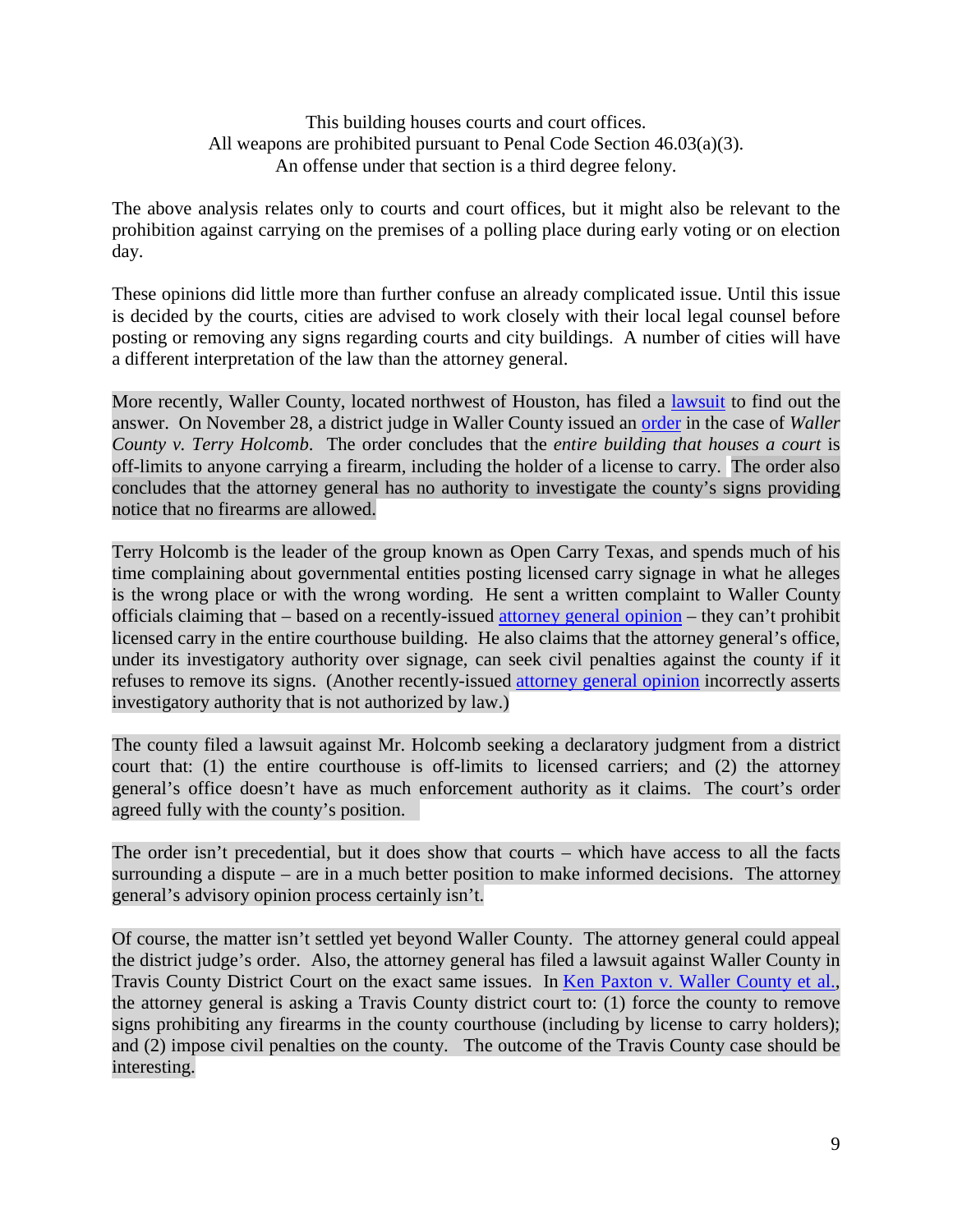#### <span id="page-9-0"></span>**Is a person** *allowed* **by state law to carry a concealed handgun on college campuses?**

Beginning on August 1, 2016, a license holder may carry a *concealed* handgun on the campus of an institution of higher education or private or independent institution of higher education in this state. ("Institution of higher education" means any public technical institute, public junior college, public senior college or university, medical or dental unit, public state college, or other agency of higher education. "Private or independent institution of higher education" includes only a private or independent college or university that is organized under the Texas Non-Profit Corporation Act, exempt from taxation under the Texas Constitution and as a  $501(c)(3)$ , and accredited by the Commission on Colleges of the Southern Association of Colleges and Schools, the Liaison Committee on Medical Education, or the American Bar Association. TEX. EDUC. CODE § 61.003.) However, a license holder may not carry on the campus of a public junior college until August 1, 2017. TEX. GOV'T CODE § 411.2031(b); S.B. 11 (2015), Section 8(a) and (d). "Campus" means all land and buildings owned or leased by an institution of higher education or private or independent institution of higher education. *Id*. at § 411.2031(a)(1). This provision does *not* allow *open* campus carry.

An institution of higher education or private or independent institution of higher education may establish rules, regulations, or other provisions concerning the storage of handguns in dormitories or other residential facilities that are owned or leased and operated by the institution and located on the campus of the institution. *Id*. at § 411.2031(d). After following certain procedures, the president of an institution of higher education must adopt rules as necessary for campus safety, but those rules may not generally prohibit concealed carrying. *Id*. at §  $411.2031(d-1)$ &(d-2)(The board of regents may, by a two-thirds vote, overrule the decisions of the president relating to the rules). If the rules prohibit carrying in any particular premises, the institution must give notice pursuant to Section 30.06, Penal Code. *Id*. It appears that the rulemaking authority is meant to allow an institution to prohibit carrying in sensitive areas, such as those related to secret research or similar endeavors. Any institution that adopts such rules must annually submit them to the legislature explaining why it has done so. *Id*. at § 411.2031(d-4). The attorney general has concluded that an institution may not adopt rules that are so strict they, as a practical matter, prohibit concealed carry by a license holder. Tex. Att'y Gen Op. No KP-0051 (2015); *See also* RQ-0109-KP (June 8, 2016)(Asking whether junior colleges that host early college high school student programs or day care facilities can prohibit carry in some or all of those areas.)

A private or independent institution of higher education may also establish rules prohibiting license holders from carrying handguns on the campus of the institution, any grounds or building on which an activity sponsored by the institution is being conducted, or a passenger transportation vehicle owned by the institution. *Id*. at § 411.2031(e). This provision was explained on the Senate floor as balancing Second Amendment rights with private property rights.

The campus carry law creates a criminal offense for a license holder who carries a partially or wholly visible handgun, regardless of whether the handgun is holstered, and intentionally or knowingly displays the handgun in plain view of another person: (1) on the premises of an institution of higher education or private or independent institution of higher education; or (2) on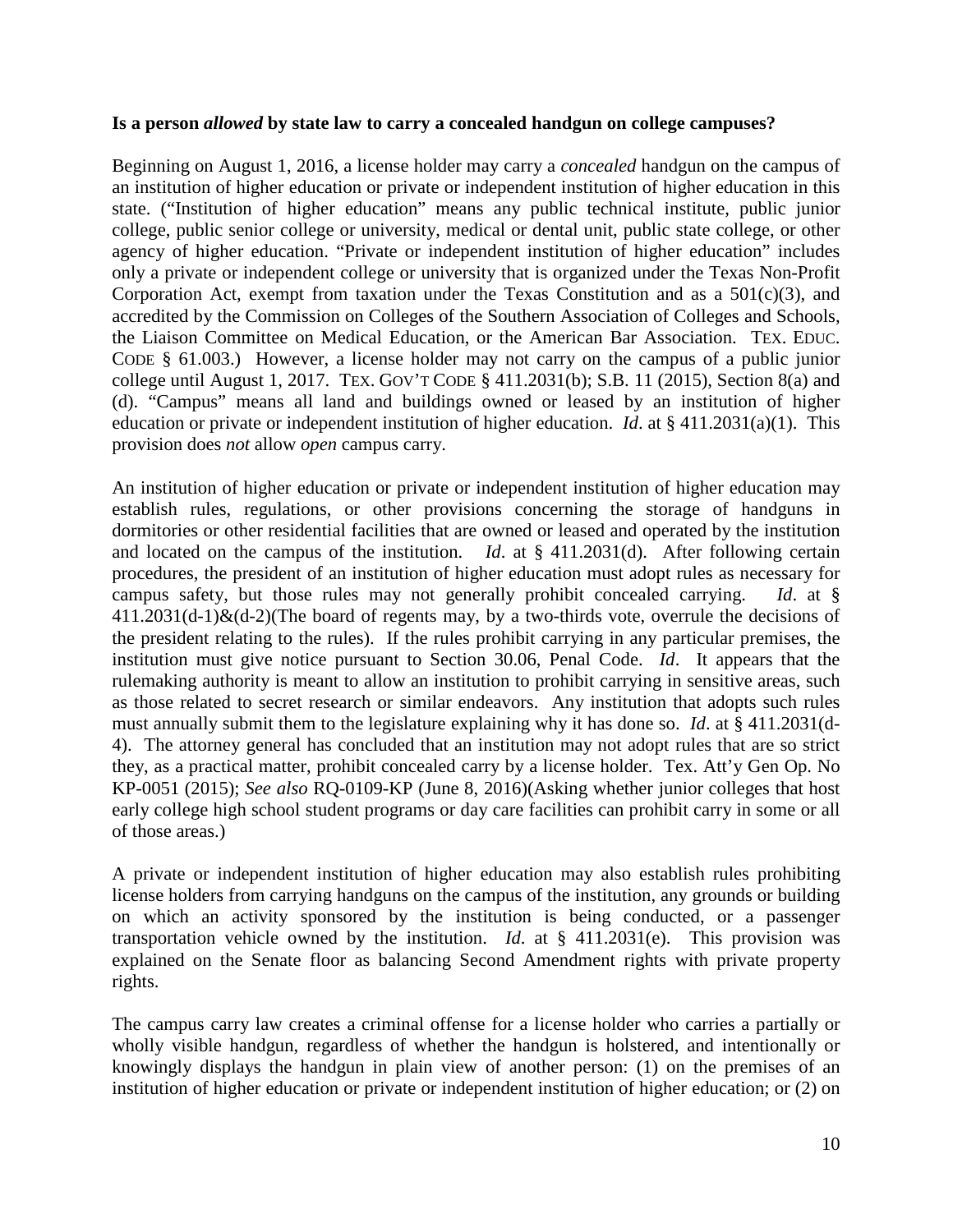any public or private driveway, street, sidewalk or walkway, parking lot, parking garage, or other parking area of an institution of higher education or private or independent institution of higher education. TEX. PENAL CODE  $\S$  46.035(a-1). It also creates a criminal offense for a license holder who carries a concealed handgun on the campus of a private or independent institution of higher education that has prohibited carry by rule and given notice under Penal Code Section 30.06 that carrying is prohibited. *Id*. at § 46.035(a-2). Finally, it creates a criminal offense for a license holder who carries a concealed handgun in any area on the campus of an institution of higher education in which the institution has by rule prohibited such carry. *Id*. at § 46.035(a-3).

#### <span id="page-10-0"></span>**In what places is a person** *allowed* **by state law to** *openly* **carry a firearm?**

#### <span id="page-10-1"></span>*Long Guns (e.g., Rifles and Shotguns)*

The state has no licensing scheme for long guns. Because state law governs firearms, and because it does not prohibit the carrying of a rifle or shotgun in a public place, a person is generally allowed to carry those weapons in public in Texas.

Article I, Section 23, of the Texas Constitution, the "Right to Keep and Bear Arms" provision, provides that:

Every citizen shall have the right to keep and bear arms in the lawful defense of himself or the State; but the Legislature shall have power, by law, to regulate the wearing of arms, with a view to prevent crime.

The above provision is the starting point for whether a person may possess or openly carry a firearm. It allows lawful carrying of firearms, but it also authorizes the state legislature to regulate to prevent crime. Contrary to the opinion of some, neither the Texas Constitutional provision above, nor the U.S. Constitutional provision, is absolute. U.S. Const., Amend. II ("A well regulated militia being necessary to the security of a free state, the right of the people to keep and bear arms shall not be infringed."); *District of Columbia v. Heller*, 554 U.S. 570 (2008)("the Second Amendment right is not unlimited…[i]t is not a right to keep and carry any weapon whatsoever in any manner whatsoever and for whatever purpose."); *Reyes v. State*, 906 S.W.2d 256 (Tex. App. – Fort Worth, 1995), petition for discretionary review granted, reversed 938 S.W.2d 718, rehearing on petition for discretionary review denied (State constitutional right to bear arms does not prevent legislature from prohibiting possession of arms with intent to prevent crime.).

#### <span id="page-10-2"></span>*Handguns without a License*

The open carry of handguns in public is prohibited in Texas, unless the person holds a license to carry a handgun (see next question). An unlicensed person may carry a handgun on private property or in a car or boat (technically, in a "watercraft"). A handgun in a car or boat must be concealed. Carrying a concealed handgun in a car or boat does not require a handgun license. More specifically, the Penal Code provides that a person commits a Class A misdemeanor if he or she intentionally, knowingly, or recklessly carries on or about his or her person a handgun if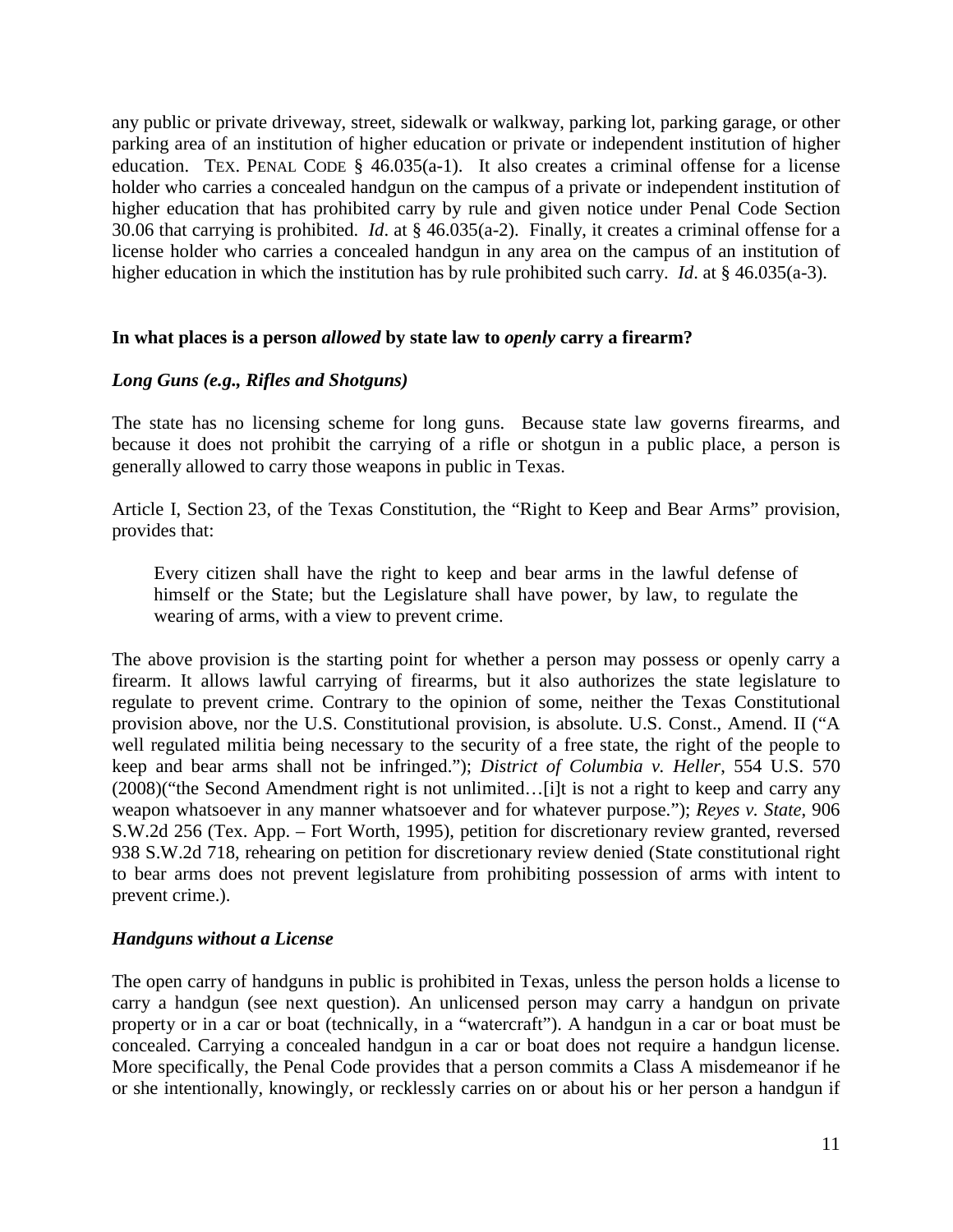the person is not: (1) on the person's own premises or premises under the person's control; or (2) inside of or directly en route to a motor vehicle or watercraft that is owned by the person or under the person's control. TEX. PENAL CODE § 46.02(a).

In addition, a person commits an offense if the person intentionally, knowingly, or recklessly carries on or about his or her person a handgun in a motor vehicle or watercraft that is owned by the person or under the person's control at any time in which: (1) the handgun is in plain view; or (2) the person is engaged in criminal activity, other than a Class C misdemeanor that is a violation of a law or ordinance regulating traffic or boating. *Id.* § 46.02(a-1). Also, a person may not carry a handgun if prohibited by law from doing so (e.g., if the person is on parole or probation or is a member of a criminal street gang).

Courts have concluded that states have a right to regulate the carrying of handguns, and that neither the Texas nor U.S. Constitutions limit that authority. (The constitutional right "to keep or bear arms in self-defense or in the defense of the state," is no defense to an indictment for carrying a pistol contrary to the statute. *Heller*, 554 U.S. 570; *Masters v. State,* 685 S.W.2d 654 (Tex. Crim. App. 1985), certiorari denied 106 S.Ct. 155, 474 U.S. 853, 88 L.Ed.2d 128 (Article 1, Section 23, of the Texas Constitution, providing that the legislature shall have power to regulate wearing of arms authorizes Penal Code limitations that define the crime of unlawfully carrying a weapon.).

# <span id="page-11-0"></span>*Handguns with a License*

A license holder may generally openly carry a handgun in a hip or shoulder holster beginning January 1, 2016. But see the previous questions ("In what places is a person *prohibited* by state law to carry a firearm?" and "Is a person *allowed* by state law to carry a concealed handgun on college campuses?") for numerous limitations on that authority.

# <span id="page-11-1"></span>**In what places is a person** *allowed* **by state law to** *concealed* **carry a firearm?**

# <span id="page-11-2"></span>*Long Guns (e.g., Rifles and Shotguns)*

The state has no licensing scheme for long guns. Because state law governs firearms, and because it does not prohibit the carrying of a rifle or shotgun in a public place, a person is generally allowed to carry those weapons in public in Texas.

#### <span id="page-11-3"></span>*Handguns without a License*

An unlicensed person may carry a handgun on private property or in a car or boat (technically, in a "watercraft"). A handgun in a car or boat must be concealed. Carrying a concealed handgun in a car or boat does not require a handgun license. More specifically, the Penal Code provides that a person commits a Class A misdemeanor if he or she intentionally, knowingly, or recklessly carries on or about his or her person a handgun if the person is not: (1) on the person's own premises or premises under the person's control; or (2) inside of or directly en route to a motor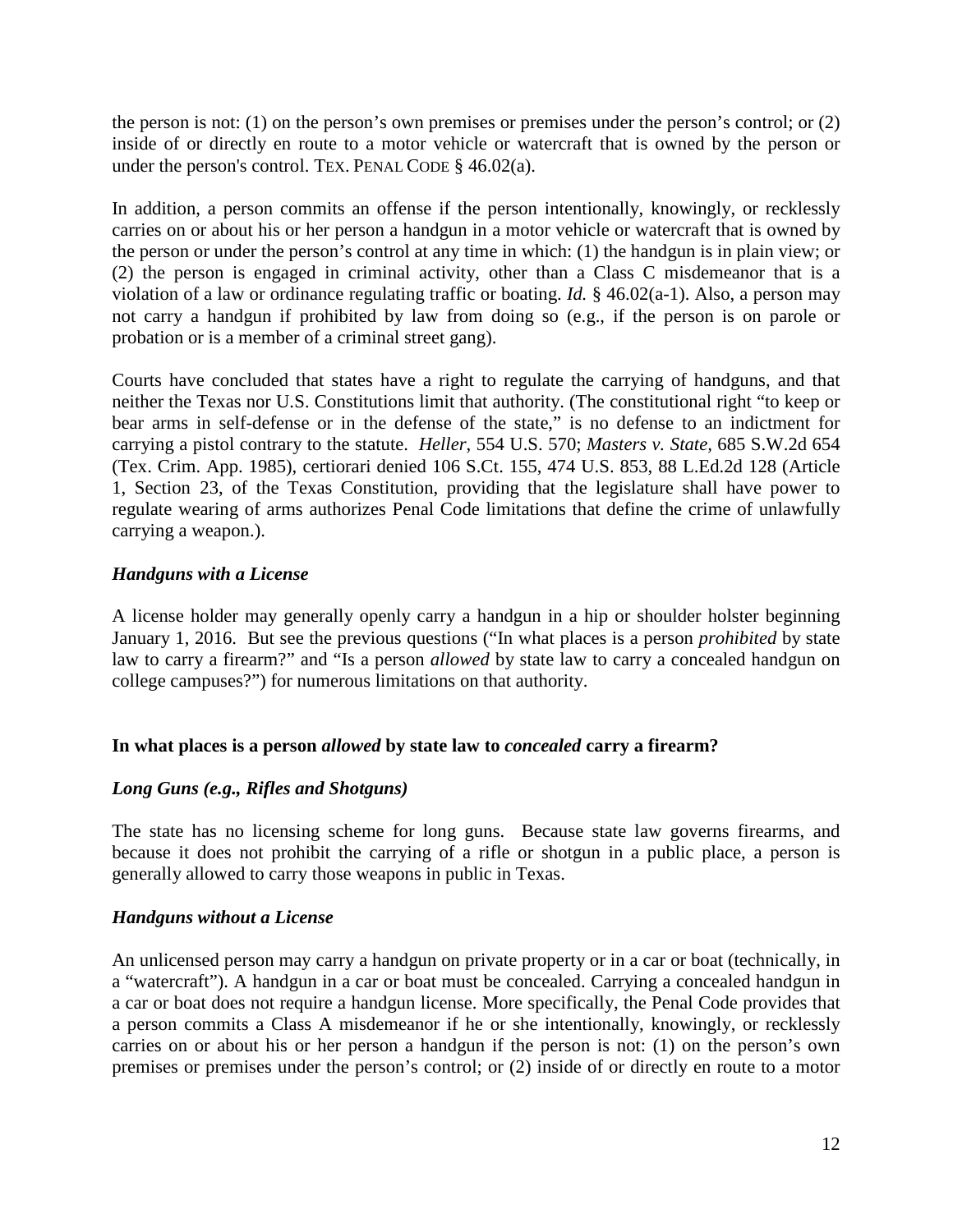vehicle or watercraft that is owned by the person or under the person's control. TEX. PENAL CODE  $§$  46.02(a).

In addition, a person commits an offense if the person intentionally, knowingly, or recklessly carries on or about his or her person a handgun in a motor vehicle or watercraft that is owned by the person or under the person's control at any time in which: (1) the handgun is in plain view; or (2) the person is engaged in criminal activity, other than a Class C misdemeanor that is a violation of a law or ordinance regulating traffic or boating. *Id.* § 46.02(a-1). Also, a person may not carry a handgun if prohibited by law from doing so (e.g., if the person is on parole or probation or is a member of a criminal street gang).

#### <span id="page-12-0"></span>*Handguns with a License*

A license holder may generally concealed carry a handgun. *See generally* TEX. GOV'T CODE Chapter 411, Subchapter H. But see the previous questions ("In what places is a person *prohibited* by state law to carry a firearm?" and "Is a person *allowed* by state law to carry a concealed handgun on college campuses?") for numerous limitations on that authority.

#### <span id="page-12-1"></span>**Are certain people allowed to carry a handgun where others may not?**

Yes. The legislature has seen fit to exempt certain people from many of the restrictions discussed above.

#### <span id="page-12-2"></span>*Judges and Prosecutors*

For example, a defense to prosecution is available for an "active judicial officer" (i.e., a person serving as a judge or justice of the supreme court, the court of criminal appeals, a court of appeals, a district court, a criminal district court, a constitutional county court, a statutory county court, a justice court, or a municipal court, a federal judge who is a resident of this state, or a person appointed and serving as an associate judge under Chapter 201, Family Code. TEX. GOV'T CODE § 411.201).) who holds a license to carry a handgun when the officer is:

- 1. at a bar that is required to post the "51 percent" sign;
- 2. on the premises where a high school, collegiate, or professional sporting event or interscholastic event is taking place;
- 3. on the premises of a correctional facility;
- 4. on the premises of a hospital or a nursing home;
- 5. in an amusement park;
- 6. on the premises of a church, synagogue, or other established place of religious worship; or
- 7. at any meeting of a governmental entity.

In addition, a defense to prosecution is available for judge or justice of a federal court, a district attorney, assistant district attorney, criminal district attorney, assistant criminal district attorney,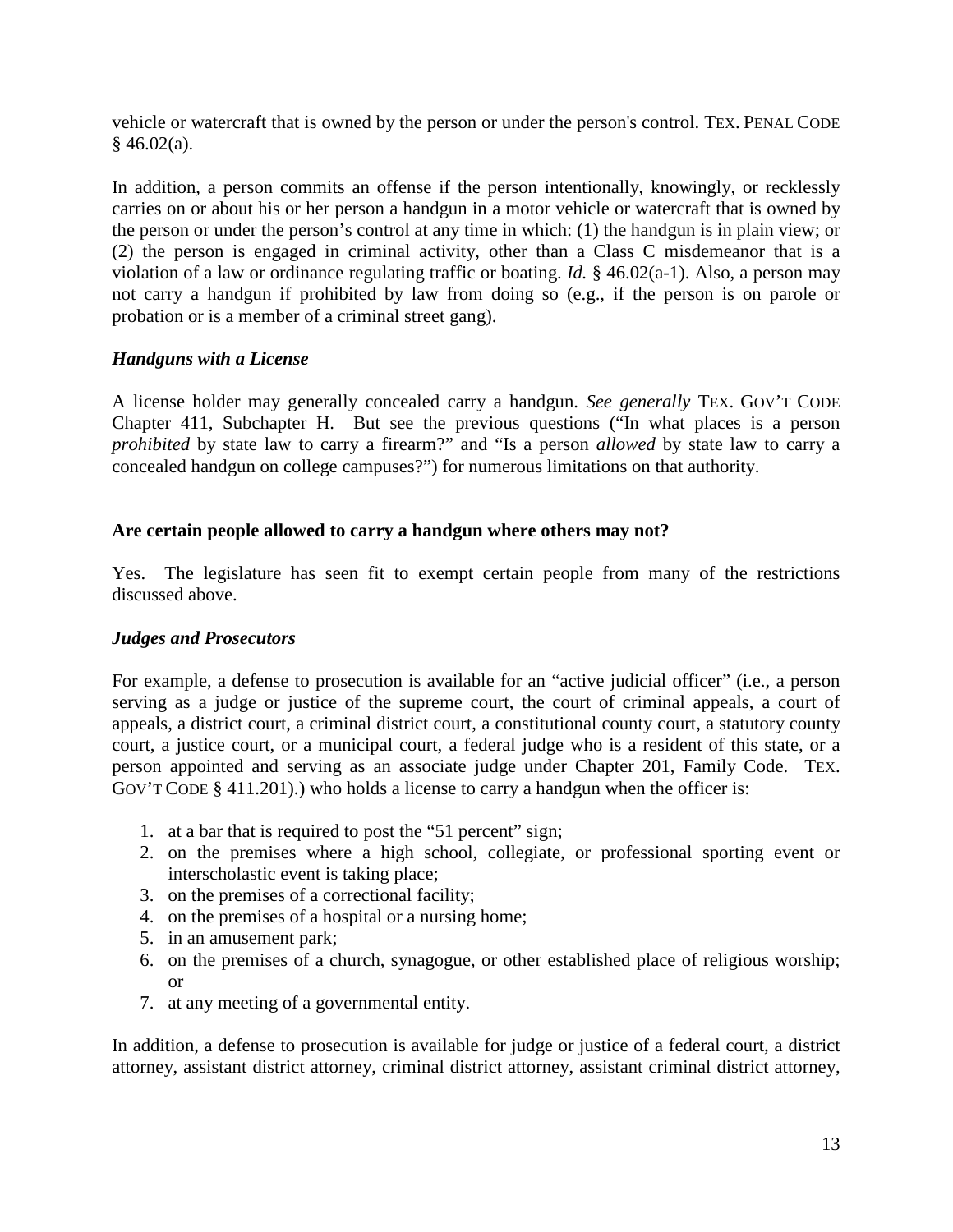county attorney, or assistant county attorney, who holds a license to carry a handgun to carry when the person is:

- 1. at a bar that is required to post the "51 percent" sign;
- 2. on the premises where a high school, collegiate, or professional sporting event or interscholastic event is taking place;
- 3. on the premises of a hospital or a nursing home;
- 4. in an amusement park;
- 5. on the premises of a church, synagogue, or other established place of religious worship; or
- 6. at any meeting of a governmental entity.

TEX. PENAL CODE § 46.035(h-1)(Note that there are *two* (h-1) provisions, with slightly different defenses applied to different officers.)

Moreover, an active judicial officer, district attorney, assistant district attorney, criminal district attorney, assistant criminal district attorney, county attorney, or assistant county attorney, or *municipal attorney* who holds a license to carry a handgun can lawfully carry:

- 1. on the physical premises of a school or educational institution, any grounds or building on which an activity sponsored by a school or educational institution is being conducted, or a passenger transportation vehicle of a school or educational institution, whether the school or educational institution is public or private;
- 2. on the premises of a polling place on the day of an election or while early voting is in progress;
- 3. on the premises of any government court or offices utilized by the court;
- 4. on the premises of a racetrack;
- 5. in or into a secured area of an airport; or
- 6. within 1,000 feet of premises the location of which is designated by the Texas Department of Criminal Justice as a place of execution.

TEX. PENAL CODE  $§$  46.15(a).

# <span id="page-13-0"></span>*Peace Officers/Law Enforcement*

Peace officers and special investigators as defined by the Code of Criminal Procedure can carry a weapon essentially anywhere, whether on or off duty.

Parole officers, community supervision and corrections department officers, and certain juvenile probation officers can carry essentially anywhere when in the discharge of their duties and in accordance with their agency's policy.

Honorably retired peace officers, qualified retired law enforcement officers, federal criminal investigators, or former reserve law enforcement officers who hold a certificate of proficiency and are carrying a photo identification that is issued by a federal, state, or local law enforcement agency meeting certain criteria, can carry essentially anywhere.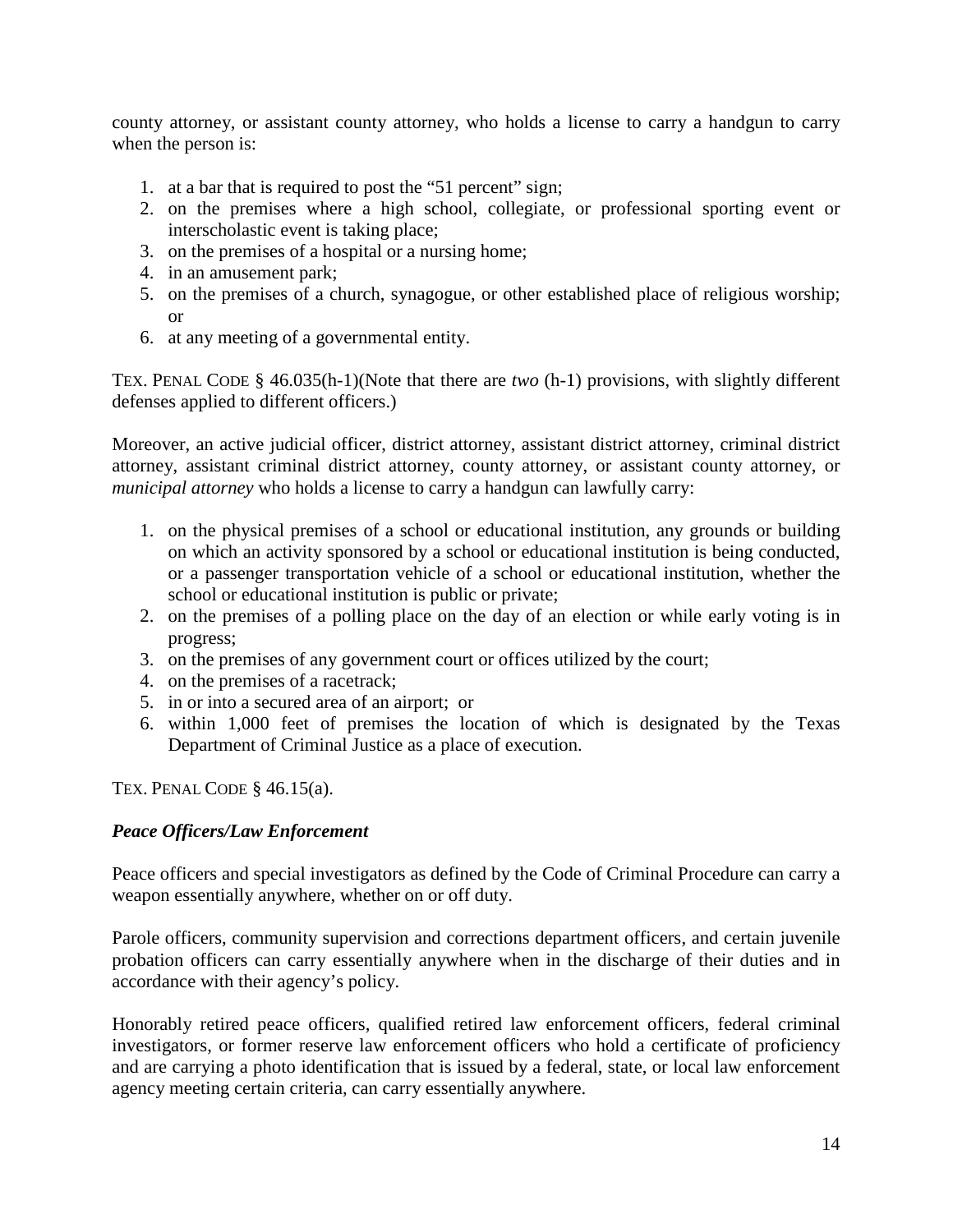A bailiff designated by an active judicial officer who holds a handgun license and is engaged in escorting the judicial officer can carry essentially anywhere.

TEX. PENAL CODE § 46.15 (Note: This provision, titled "nonapplicability," allows certain other persons, such as members of the military and personal protection officers, to carry in expanded areas.)

#### <span id="page-14-0"></span>**In what ways does state law expressly** *preempt* **a city from regulating firearms?**

State law relating to firearms expressly preempts municipal authority over: (1) the transfer, private ownership, keeping, transportation, licensing, or registration of firearms, air guns, ammunition, or firearm or air gun supplies; or (2) the discharge of a firearm or air gun (e.g., a pellet, BB, or paintball gun) at a sport shooting range (defined as a business establishment, private club, or association that operates an area for the discharge or other use of firearms for silhouette, skeet, trap, black powder, target, self-defense, or similar recreational shooting). TEX. LOCAL GOV'T CODE §§ 229.001(a); 229.001(e)(1) & (e)(2).

In addition, S.B. 273 became effective on September 1, 2015, and provides that: (1) a state agency or a political subdivision of the state may not provide notice that a concealed handgun licensee is prohibited from entering or remaining on a premises or other place owned or leased by the governmental entity unless license holders are actually prohibited by state law from carrying a handgun on the premises; (2) a state agency or a political subdivision of the state that improperly posts notice is liable for a civil penalty of: (a) not less than \$1,000 and not more than \$1,500 for the first violation; and (b) not less than \$10,000 and not more than \$10,500 for the second or a subsequent violation; (3) a citizen of this state or a person licensed to carry a concealed handgun may file a complaint with the attorney general that a state agency or political subdivision has improperly posted notice; (4) before a suit may be brought against a state agency or a political subdivision of the state for improperly posting notice, the attorney general must investigate the complaint to determine whether legal action is warranted; (5) if legal action is warranted, the attorney general must give the chief administrative officer of the agency or political subdivision charged with the violation a written notice that gives the agency or political subdivision 15 days from receipt of the notice to remove the sign and cure the violation to avoid the penalty; and (6) if the attorney general determines that legal action is warranted and that the state agency or political subdivision has not cured the violation within the 15-day period, the attorney general or the appropriate county or district attorney may sue to collect the civil penalty, and the attorney general may also file a petition for a writ of mandamus or apply for other appropriate equitable relief. TEX. GOV'T CODE § 411.209

As written, the bill applies only to a concealed handgun sign under Texas Penal Code Section 30.06. This was simply an oversight. It will likely be amended in 2017 to apply to the new open carry sign under Section 30.07. The attorney general has asserted that the bill grants his office authority over any sign and even over verbal trespass warnings. Tex. Att'y Gen. Op. No. KP-0049 (2015). Whether that is true remains to be seen.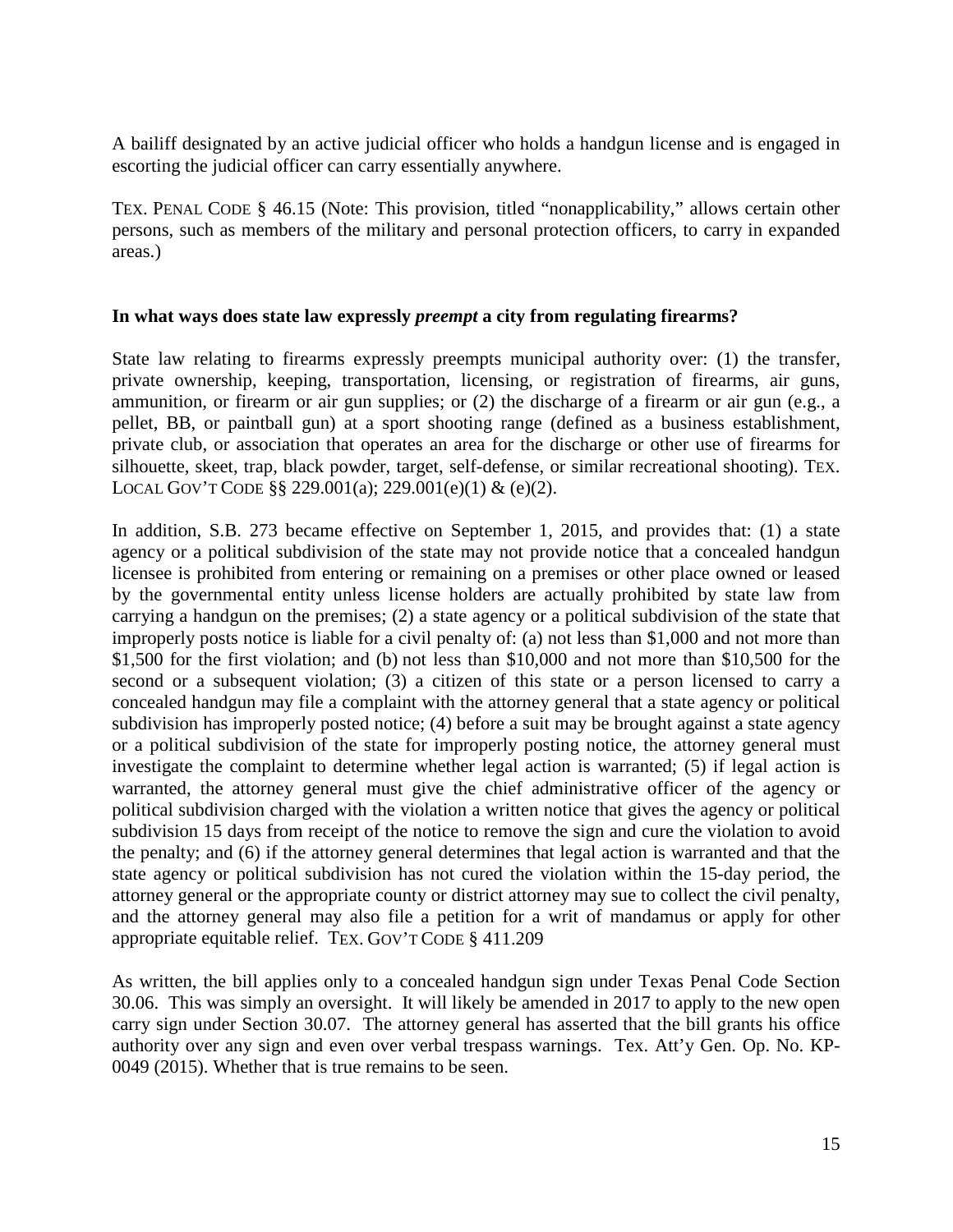#### <span id="page-15-0"></span>**In what ways does state law expressly** *authorize* **a city to regulate firearms?**

The Local Government Code expressly authorizes a city to regulate the following:

- 1. the discharge of firearms or air guns within the limits of the city, other than at a sport shooting range (a city can prohibit or regulate the discharge of a firearm or other weapons within the city's original city limits, but may not do so in annexed areas and the extraterritorial jurisdiction in certain circumstances—see next question). Tex. Atty. Gen. Op. No. GA-0862 (2011);
- 2. the use of property, the location of a business, or uses at a business under the city's fire code, zoning ordinance, or land-use regulations as long as the code, ordinance, or regulations are not used to circumvent the prohibition against regulating the transfer, private ownership, keeping, transportation, licensing, or registration of firearms, air guns, ammunition, or firearm or air gun supplies, or the discharge of a firearm or air gun at a sport shooting range;
- 3. the use of firearms or air guns in the case of an insurrection, riot, or natural disaster if the city finds the regulations necessary to protect public health and safety (This exception does not authorize the seizure or confiscation of any firearm, air gun, or ammunition from an individual who is lawfully carrying or possessing the firearm, air gun, or ammunition);
- 4. the carrying of a firearm or air gun by a person *other than a person licensed to carry a handgun* at a:
	- a. public park (For example, a city could prohibit anyone other than a handgun license holder from carrying a firearm in a city park. Tex. Atty. Gen. Op. No. DM-364 (1995));
	- b. public meeting of a municipality, county, or other governmental body (A city may prohibit a license holder from attending a meeting with a handgun by posting notice under Penal Code Sections 30.06 and/or 30.07 that doing so is prohibited, but how to notice a non-license holder that carrying a long gun into a meeting is prohibited is the subject of debate – see "Can a city prohibit firearms in a city building or facility? Firearms in General, below.);
	- c. political rally, parade, or official political meeting; or
	- d. nonfirearms-related school, college, or professional athletic event.

(Note: Items 4a and 4b do not allow municipal regulation if the firearm or air gun is in or is carried to or from an area designated for use in a lawful hunting, fishing, or other sporting event and the firearm or air gun is of the type commonly used in the activity. TEX. LOCAL GOV'T CODE § 229.001(c).)

5. the hours of operation of a sport shooting range, except that the hours of operation may not be more limited than the least limited hours of operation of any other business in the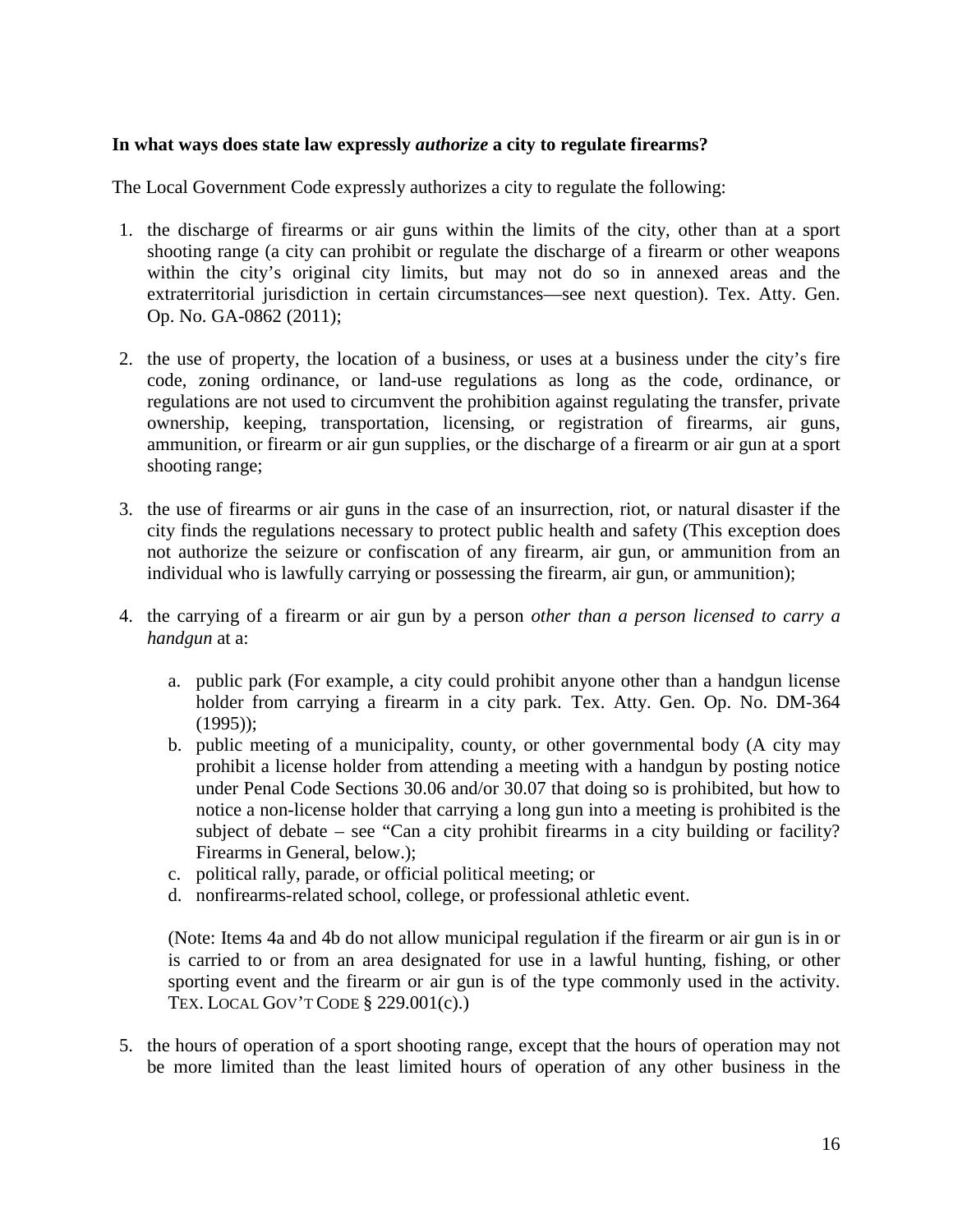municipality other than a business permitted or licensed to sell or serve alcoholic beverages for on-premises consumption; or

6. the carrying of an air gun by a minor on: (a) public property; or (b) private property without consent of the property owner.

*Id.* § 229.001(b). The exceptions above are relatively narrow. For example, the Local Government Code preempts a city housing authority from regulating a tenant's otherwise lawful possession of firearms. Tex. Atty. Gen. Op. No. DM-71 (1991).

Moreover, if a city regulates in violation of state law, the attorney general may bring an action in the name of the state to obtain a temporary or permanent injunction against the violation. TEX. LOCAL GOV'T CODE § 229.001(f).

The Texas Constitution was amended in 2015 (by voter approval of a new Section 34 to Article I) that: (1) enshrines in that document that the people have the right to hunt, fish, and harvest wildlife, including by the use of traditional methods, subject to laws or regulations to conserve and manage wildlife and preserve the future of hunting and fishing; and (2) provides that: (a) hunting and fishing are preferred methods of managing and controlling wildlife; (b) the amendment does not affect any provision of law relating to trespass, property rights, or eminent domain; and (c) the amendment does not affect the power of the legislature to authorize a city to regulate the discharge of a weapon in a populated area in the interest of public safety. (The amendment actually clarifies existing law relating to city regulation of the discharge of firearms.)

#### <span id="page-16-0"></span>**In what additional ways does state law expressly** *prohibit* **city regulation of firearms?**

In addition to the general state law preemption of municipal authority discussed in the question above, other laws have been enacted in recent sessions that expressly prohibit municipal regulation in certain circumstances.

At the request of various landowners and other groups, the legislature amended state law in 2005 (S.B. 734) to limit municipal authority over certain firearms discharges. According to the bill analysis for the legislation:

In some parts of the state, large tracts of land that have traditionally been used for hunting leases have been annexed. Upon annexation, the municipality frequently informs the owners of these large tracts that they can no longer discharge firearms on the property, thereby ending their right to lease their property for hunting. Many owners of these large tracts depend on the revenue generated from their hunting leases.

Because of that analysis and the subsequent passage of legislation, a city may not apply a regulation relating to the discharge of firearms or other weapons in the extraterritorial jurisdiction of the city or in an area annexed by the municipality after September 1, 1981, if the firearm or other weapon is: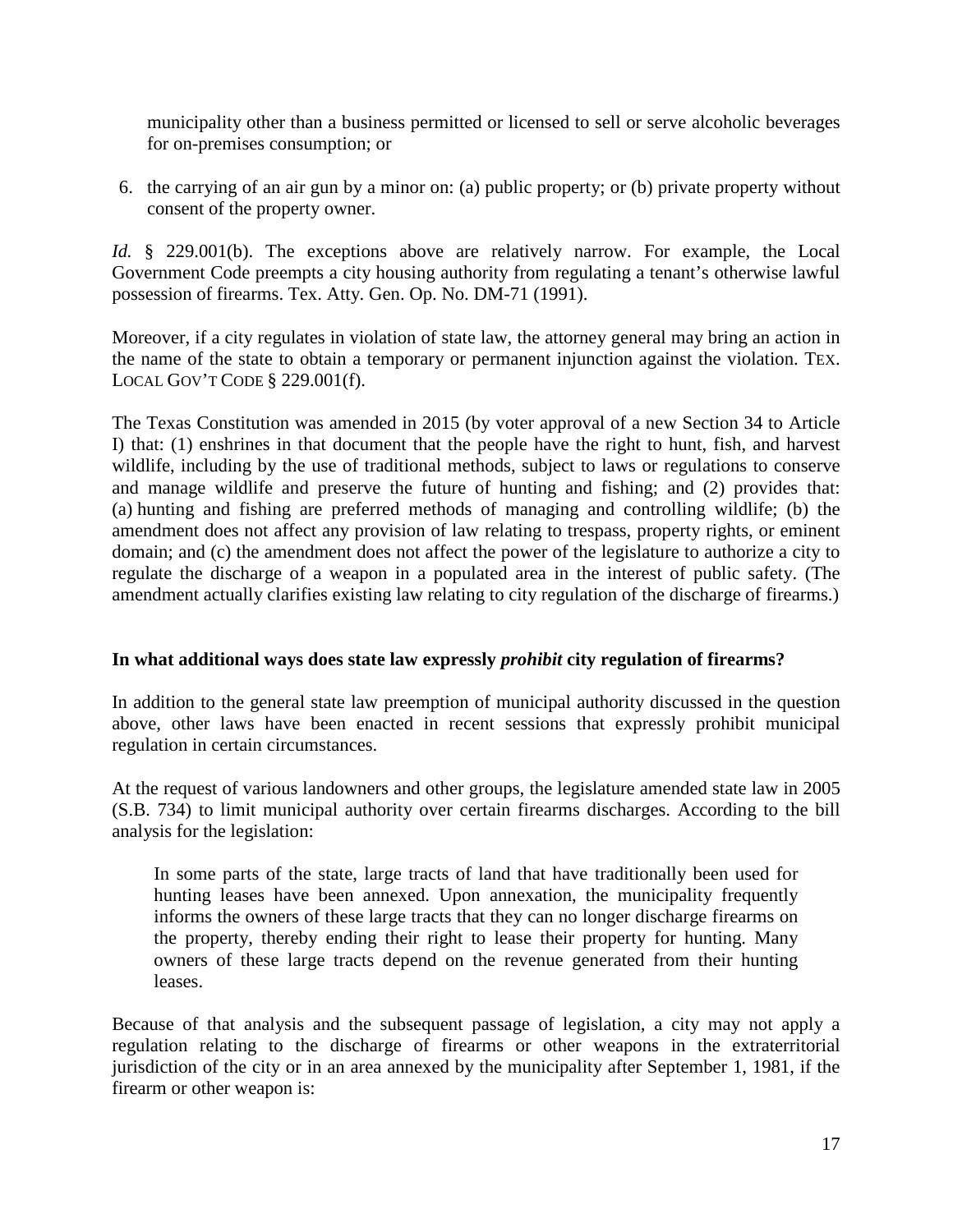- 1. a shotgun, air rifle or pistol, BB gun, or bow and arrow discharged on a tract of land of 10 acres or more and more than 150 feet from a residence or occupied building located on another property in a manner not reasonably expected to cause a projectile to cross the boundary of the tract; or
- 2. a center fire or rim fire rifle or pistol of any caliber discharged on a tract of land of 50 acres or more and more than 300 feet from a residence or occupied building located on another property; and in a manner not reasonably expected to cause a projectile to cross the boundary of the tract.

TEX. LOCAL GOV'T CODE § 229.002. The 1981 date is relevant because that was the date of enactment of another law commonly known as the Agriculture Protection Act (APA) – Chapter 251 of the Agriculture Code. The APA generally prohibits a city from applying nuisance regulations to an agricultural operation if doing so would negatively affect the operation. The Local Government Code provisions reference back to the APA, which makes the firearms limitations above retroactive to property annexed after 1981.

The law, in response to alleged shotgun pellets raining down on a school adjacent to a dove lease, was later amended to give cities in Collin and Tarrant Counties additional authority. *Id*. §§ 229.003 & 229.004.

# <span id="page-17-0"></span>**Can a city prohibit firearms in a city building or facility?**

# <span id="page-17-1"></span>*Concealed or Open Handgun Carry by Handgun License Holder*

A city has very limited authority to prohibit a license holder from carrying in city facilities to which the general public has access. As mentioned in the second question, above, state law prohibits a license holder from carrying a handgun on the premises: (1) of a polling place on the day of an election or while early voting is in progress; and (2) any government court or offices utilized by the court, unless pursuant to written regulations or written authorization of the court. (Note: Attorney general opinions KP-0047 and KP-0049 further confuse interpretations of this provision – see "How has the statutory prohibition against carrying a firearm onto the premises of a court or court office been interpreted?, above, for details. Moreover, opinion KP-0089 appears to confirm the limited authority of a political subdivision to prohibit where not authorized by law.)

In addition, a city has the option of posting a specific notice to prohibit a license holder from carrying in the room or rooms where a meeting of a governmental entity is held and if the meeting is an open meeting subject to the Open Meetings Act. TEX. PENAL CODE § 46.035(c) & (i); § 30.06 & 30.07. (Texas Penal Code § 30.06(c)(3)(A) & 30.07(c)(3)(A) require that the sign giving the notice contain certain language that is printed in a certain size.)

On June 27, the attorney general issued [Opinion No. KP-0098.](https://texasattorneygeneral.gov/opinions/opinions/51paxton/op/2016/kp0098.pdf) The request for the opinion asked multiple questions concerning the requirements a city must follow when "posting notice about the carrying of handguns at open and closed meetings of a city council."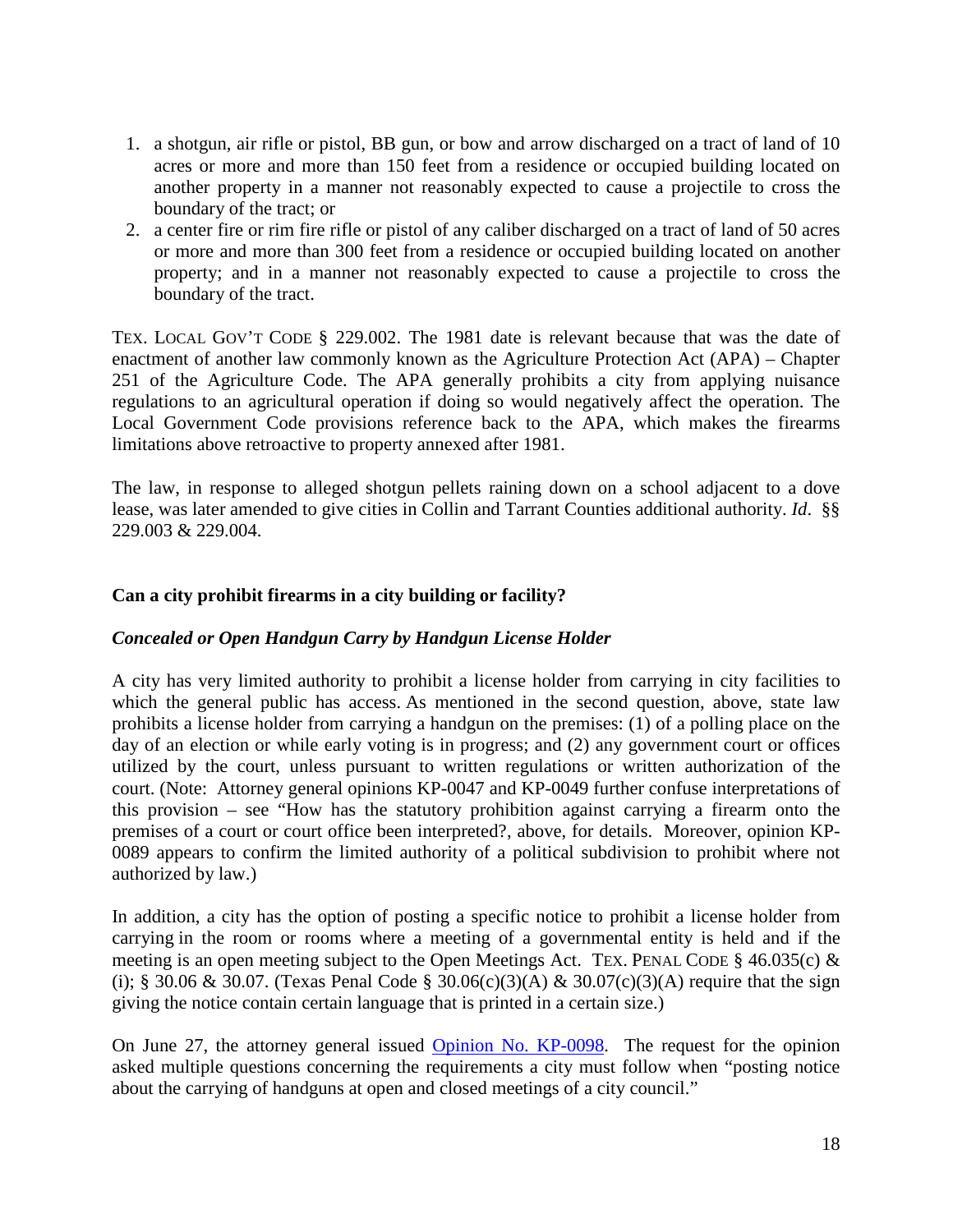Legislation passed in 2015 prohibits licensed carry "in the room or rooms where a meeting of a governmental entity is held and if the meeting is an open meeting subject to [the Open Meetings Act] and the entity provided notice..."

Sections 30.06 and 30.07 of the Penal Code provide the language to be used in a notice to prohibit entry with a concealed handgun and entry with a handgun that is carried openly. The request was meant to clarify where the signs should be posted. That clarification was sought because Section 30.06 states that the concealed carry prohibition sign should be "displayed in a conspicuous manner clearly visible to the public." Section 30.07, for some inexplicable reason, has additional language stating that the open carry prohibition sign should be "displayed in a conspicuous manner clearly visible to the public *at each entrance to the property*."

The confusion came from the fact that a city can't generally prohibit open carry in city facilities, so it wouldn't make sense to post that sign "at each entrance to the property." Most attorneys had simply advised that a city wanting to prohibit carry in the meeting room do so by temporarily posting the signs at the entrance to the room when a meeting is taking place. The opinion essentially agreed, but it also included an analysis related to "closed meetings."

The 2015 legislation prohibiting licensed carry "in the room or rooms where a meeting of a governmental entity is held and if the meeting is an *open meeting*" was added to clarify that only meetings of bodies governed by the Open Meetings Act are off limits, and only then if a city posts signage. The phrase "open meeting" in that statute clearly means one that is subject to the Open Meetings Act. However, the attorney general office reads it literally to not include a "closed meeting (i.e., an executive session)." In other words, the opinion concludes that a city can't prohibit a person from licensed carrying into an executive session.

Of course, only members of the governing body have an absolute right to be in an executive session anyway. And a city can prohibit its employees from carrying at all while at work. But it's conceivable that the governing body could invite some other person to attend an executive session. If that's the case, the attorney general says the city can't prohibit that citizen from licensed carrying in that meeting.

The law also allows a person to receive notice from the owner of the property (i.e., the city) or someone with apparent authority to act for the owner by oral or written communication. TEX. PENAL CODE § 30.06(b) & 30.07(b). In other words, a city employee could ask a license holder who is carrying to leave a meeting, even if the written notice is not posted, if the city council has enacted a prohibition. Another method of providing notice could be a card with the statutory language to hand to attendees or the printing of the Penal Code 30.06 or 30.07 statements on the actual agenda. *Id*. at § 30.06(c)(3)(A) & 30.07(c)(3)(A).

The ignoring of notice by a license holder is a Class C misdemeanor, except that the offense is a Class A misdemeanor if it is shown on the trial of the offense that, after entering the property, the license holder was personally given the notice by oral communication and subsequently failed to depart. *Id*. at § 30.06(d) & 30.07(d).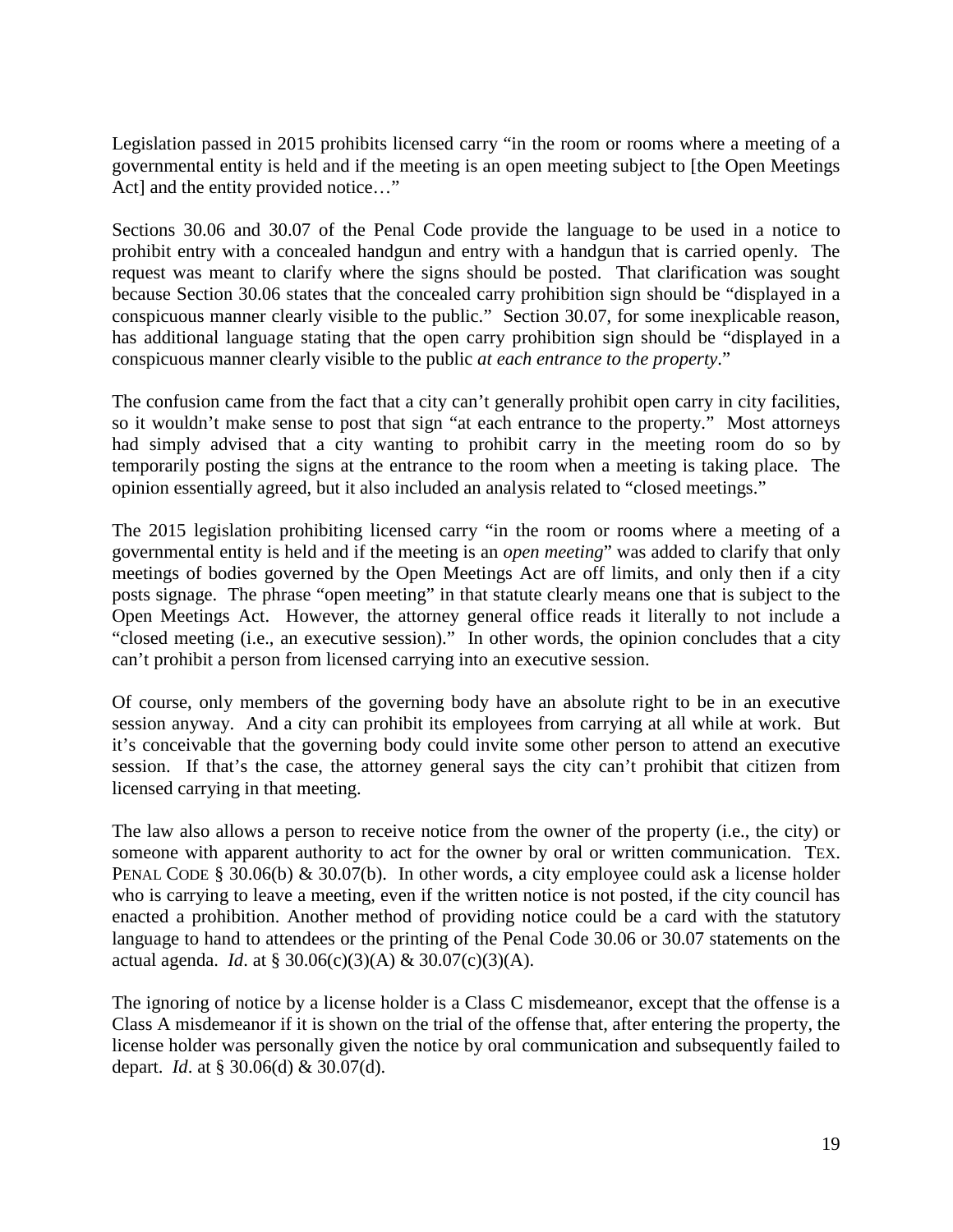City councilmembers or other city officials who hold a handgun license have no special right to carry a handgun into a meeting. However, if a city council does not prohibit license holders from carrying their handguns in the meeting room, *any* license holder may do so (unless the building or portion of a building where the meeting room is located also houses a polling place during an election or a city's municipal court and/or and office used by the court).

A "no firearms allowed" or similar sign has no effect on a license holder's ability to carry a handgun on property in which he is otherwise lawfully present. *Id.* § 30.05(f). But the fact that a person holds a license does not grant him any special right of access to city buildings and facilities that are not open to the general public. In other words, a city can't deny a license holder from carrying where he is otherwise authorized to be, but a city can prohibit any person who is not a city employee from going into certain areas.

One bit of special authority relates to the secure area of a law enforcement facility. The handgun license law allows:

a peace officer who is acting in the lawful discharge of the officer's official duties to temporarily disarm a license holder when a license holder enters a nonpublic, secure portion of a law enforcement facility, if the law enforcement agency provides a gun locker where the peace officer can secure the license holder's handgun. The peace officer shall secure the handgun in the locker and shall return the handgun to the license holder immediately after the license holder leaves the nonpublic, secure portion of the law enforcement facility.

To avail itself of the authority above, a law enforcement facility shall prominently display at each entrance to a nonpublic, secure portion of the facility a sign that gives notice in both English and Spanish that, under this section, a peace officer may temporarily disarm a license holder when the license holder enters the nonpublic, secure portion of the facility. The sign must appear in contrasting colors with block letters at least one inch in height, and shall be displayed in a clearly visible and conspicuous manner.

The law defines a "law enforcement facility" as a building or a portion of a building used exclusively by a law enforcement agency that employs peace officers…and support personnel to conduct the official business of the agency." The term does not include any portion of a building not actively used exclusively to conduct the official business of the agency or any public or private driveway, street, sidewalk, walkway, parking lot, parking garage, or other parking area.

"Nonpublic, secure portion of a law enforcement facility" means that portion of a law enforcement facility to which the general public is denied access without express permission and to which access is granted solely to conduct the official business of the law enforcement agency. TEX. GOV'T CODE § 411.207(b)-(d).

In August 2016, the attorney general's office released [Opinion No. KP-0108,](https://texasattorneygeneral.gov/opinions/opinions/51paxton/op/2016/kp0108.pdf) its sixth opinion related to licensed carry. It concludes that: (1) nothing prohibits a private entity that is leasing city property from posting notice that licensed carry is prohibited on the property; and (2) a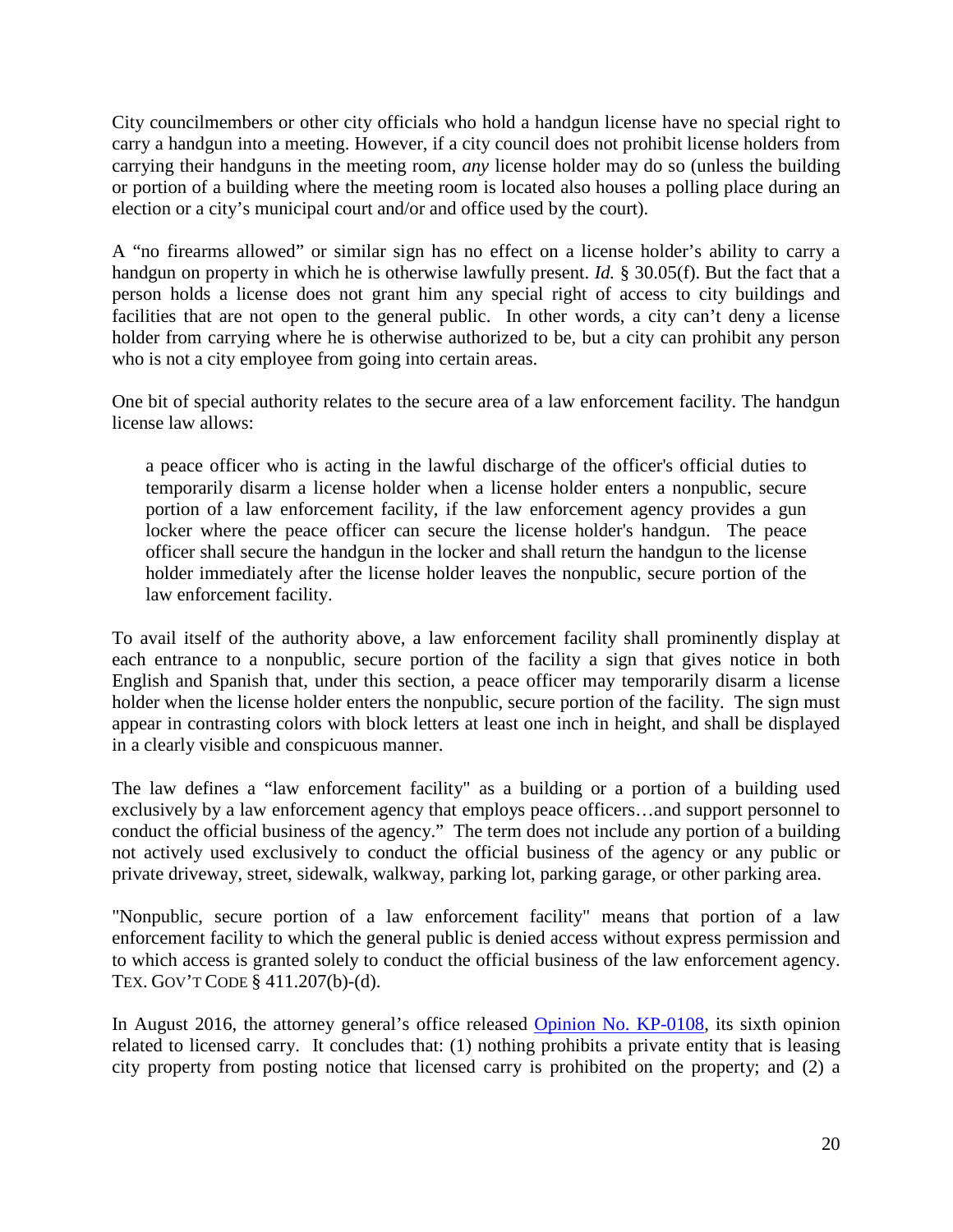licensed carrier who does so anyway would not commit the criminal offense of trespass by license holder under the Texas Penal Code.

The request for the opinion asked whether a non-profit entity that has offices on land owned by a city may restrict the carrying of concealed handguns on the property. The League has stated that the Penal Code provisions allowing a private entity to prohibit licensed carry on its property [\(Section 30.06](http://www.statutes.legis.state.tx.us/Docs/PE/htm/PE.30.htm#30.06) for concealed carry and [Section 30.07](http://www.statutes.legis.state.tx.us/Docs/PE/htm/PE.30.htm#30.07) for open carry) can't be used to criminally enforce the trespass by license holder statute on city-owned property. That's because both sections provide that "it is an exception to the application of this section that the property on which the license holder openly carries the handgun is owned or leased by a governmental entity…"

The attorney general's office agreed with that position. However, the opinion also reviewed a new provision in the Government Code [\(Section 411.209\)](http://www.statutes.legis.state.tx.us/Docs/GV/htm/GV.411.htm#411.209) authorizing the attorney general to investigate and sue a state agency or a political subdivision that improperly posts a 30.06 notice. It concludes that the new section applies *only* to state agencies and political subdivisions. Thus, the attorney general's office has no authority to investigate a sign placed by the person or entity that is leasing the city property, so long as the city has no control over the placement. In other words, it appears to be a "don't ask, don't tell" opinion.

How can the person or entity that is leasing the city property and chooses to post signs then enforce the prohibition? The criminal trespass statute in the Penal Code [\(Section 30.05\)](http://www.statutes.legis.state.tx.us/Docs/PE/htm/PE.30.htm#30.05) can't be used to prohibit entry because it provides an affirmative defense if the basis for restricting access is that a person is carrying a handgun, so long as that person is licensed to do so. Because a license holder wouldn't necessarily commit a criminal offense by disregarding a sign in this case, the opinion mentions *civil* trespass, which presumably allows the person or entity to prohibit entry.

It's possible that the recourse of law enforcement responding to a call of an unwelcome licensed carrier at the leased property is thus limited to other criminal offenses.

#### <span id="page-20-0"></span>*Firearms in General*

A non-license holder can't carry a handgun in public, and special rules discussed above apply to license holders. As such, this "firearms in general" answer really applies only to a non-license holder carrying a long gun onto city property.

This paper previously advised, and some still argue, that a city can prohibit the non-licensed carry of a long gun onto city property if the city provides notice that carrying firearms is prohibited in the building. Under Penal Code  $30.05(a)(1)$  & (2), the state's criminal trespass statute, "[a] person commits an offense if the person enters or remains on or in property of another…without effective consent and the person: had notice that the entry was forbidden…or received notice to depart but failed to do so."

"Notice" means oral or written communication by the owner or someone with apparent authority to act for the owner. A sign or signs posted on the property or at the entrance to the building,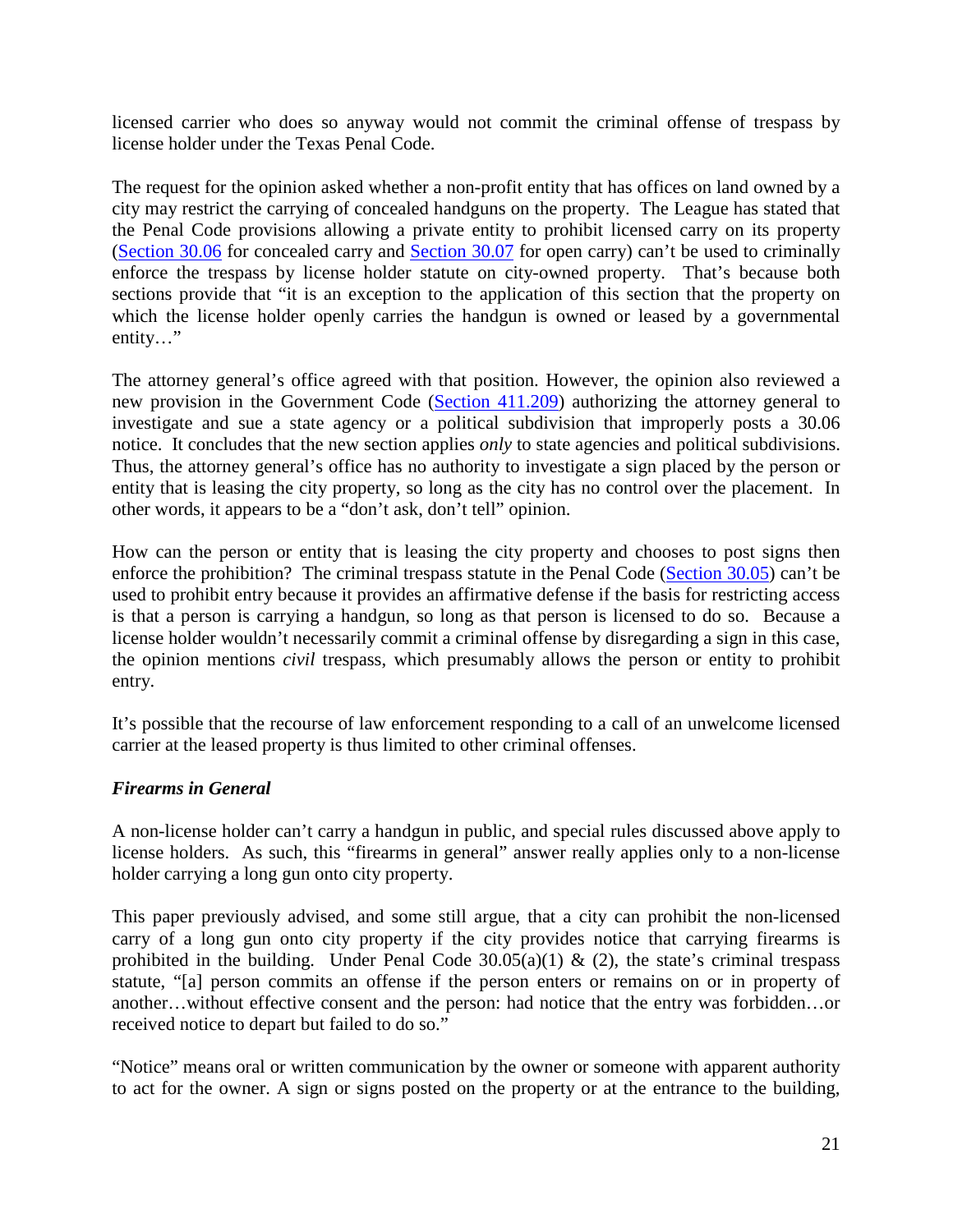reasonably likely to come to the attention of intruders, indicating that entry is forbidden while carrying a firearm should be sufficient. TEX. PENAL CODE § 30.05(b)(A) & (C). In other words, a sign stating "No Firearms Allowed" could be sufficient.

However, as noted above, state law expressly preempts most city regulation of firearms. Thus, the most conservative advice is that a city can prohibit the carrying of a long gun by a nonlicense holder only at a:

- 1. public park (See Tex. Atty. Gen. Op. No. DM-364 (1995));
- 2. public meeting of a municipality, county, or other governmental body (A city may prohibit a license holder from attending a meeting with a handgun by posting notice under Penal Code Sections 30.06 and/or 30.07 that doing so is prohibited.);
- 3. political rally, parade, or official political meeting; or
- 4. nonfirearms-related school, college, or professional athletic event.

How to notice a non-license holder that carrying a long gun into one of the places above is prohibited is the subject of debate*.*) A "No Firearms Allowed" sign could work, but some license holders may complain that such a posting is vague as to them.

Assuming criminal trespass is the appropriate offense, the penalty would generally be a Class B misdemeanor. However, it is a Class A misdemeanor if a person carries a deadly weapon during the commission of the offense or is on a "Critical infrastructure facility." A critical infrastructure facility means, among other places, if completely enclosed by a fence or other physical barrier that is obviously designed to exclude intruders:

- 1. an electrical power generating facility, substation, switching station, electrical control center, or electrical transmission or distribution facility;
- 2. a water intake structure, water treatment facility, wastewater treatment plant, or pump station; or
- 3. a natural gas transmission compressor station.

*Id.* § 30.05. Certain public safety officers and employees of the owner are exempt from this provision. *Id.* § 30.05(e).

# <span id="page-21-0"></span>*Employees who hold a License to Carry*

The handgun licensing law expressly allows a city to prohibit employee carry while on the job:

RIGHTS OF EMPLOYERS. This subchapter does not prevent or otherwise limit the right of a public or private employer to prohibit persons who are licensed under this subchapter from carrying a handgun on the premises of the business. In this section, "premises" has the meaning assigned by Section 46.035(f)(3), Penal Code.

TEX. GOV'T CODE § 411.203. The law generally allows an employee to leave an otherwise lawful handgun in a private, locked car in the parking lot. TEX. LABOR CODE § 52.061 et seq. That exception does now, however, "apply to…a vehicle owned or leased by a public or private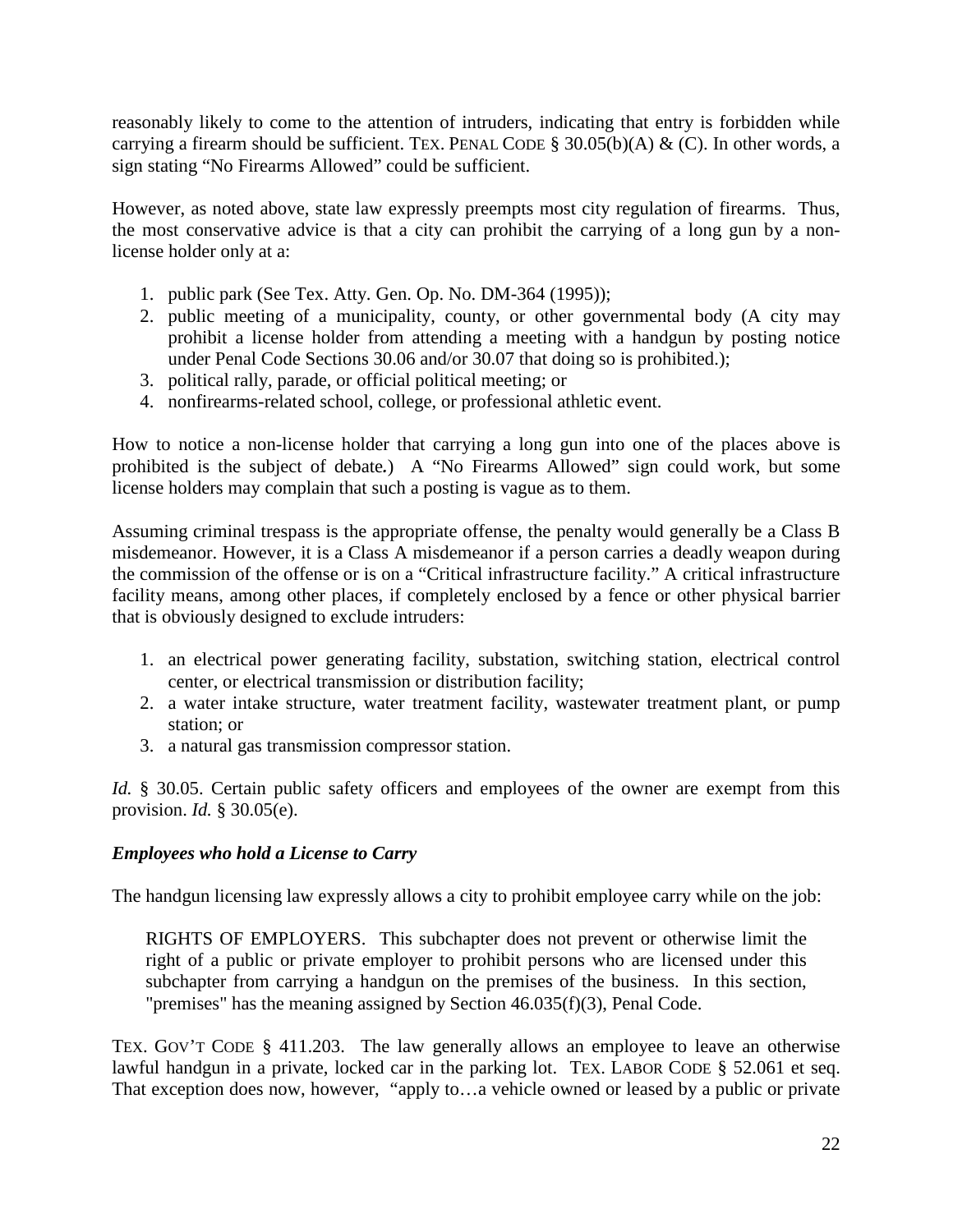employer and used by an employee in the course and scope of the employee's employment, unless the employee is required to transport or store a firearm in the official discharge of the employee's duties. Id. at  $\S$  52.062(a)(2)(A).

A city is not required to prohibit employee carry. In fact, at least two cities have expressly allowed it. Any city that is considering such a policy should consult closely with local legal counsel and its liability carrier related to the potential for liability should an employee injure or kill someone with a firearm while on duty.

### <span id="page-22-0"></span>**What federal law governs a police officer's authority to question a person who is legally carrying a firearm?**

The Fourth Amendment of the U.S. Constitution. That amendment protects "[t]he right of the people to be secure in their persons…against unreasonable searches and seizures." U.S. CONST., Amend. IV. "The Fourth Amendment does not proscribe all contact between the police and citizens, but is designed 'to prevent arbitrary and oppressive interference by enforcement officials with the privacy and personal security of individuals.'" *I.N.S. v. Delgado*, 466 U.S. 210, 215 (1984) (quoting *United States v. Martinez–Fuerte*, 428 U.S. 543, 554 (1976)).

Although brief encounters between police and citizens require no objective justification, it is clearly established that an investigatory detention of a citizen by an officer must be supported by reasonable articulable suspicion that the individual is engaged in criminal activity. *Terry v. Ohio*, 392 U.S. 1 (1968); *United States v. Weaver*, 282 F.3d 302, 309 (4th Cir. 1968).

In Texas, the interplay between the Fourth Amendment and the statutory provisions relating to licensed carry are complex. Most take the position that openly carrying a handgun is suspicious enough to justify detention because doing so without a license is still a crime.

Other circuits have concluded that "where a state permits individuals to openly carry firearms, the exercise of this right, without more, cannot justify an investigatory detention." *U.S. v. Black*, 707 F.3d 531 (4th Circ. 2013). At least one federal appeals court has stated that "permitting such a justification would eviscerate Fourth Amendment protections for lawfully armed individuals in those states." *Id*. However, those states do not appear to have express statutory authority to disarm a license holder. In addition,

Most attorneys will likely advise law enforcement to use discretion in making contact, considering the totality of the circumstances. Unless and until Texas courts provide further guidance, each law enforcement officer should follow the advice of his or her local legal counsel, as well as any local policy directives. In any case, it is clear that state law provides express authority relating to license holders (see next question).

City employees should arguably follow the same restrictions. For example, if a person enters a city library or recreation facility with a holstered handgun, the employees should do nothing unless the person causes a disturbance. If that happens, summoning law enforcement is the best